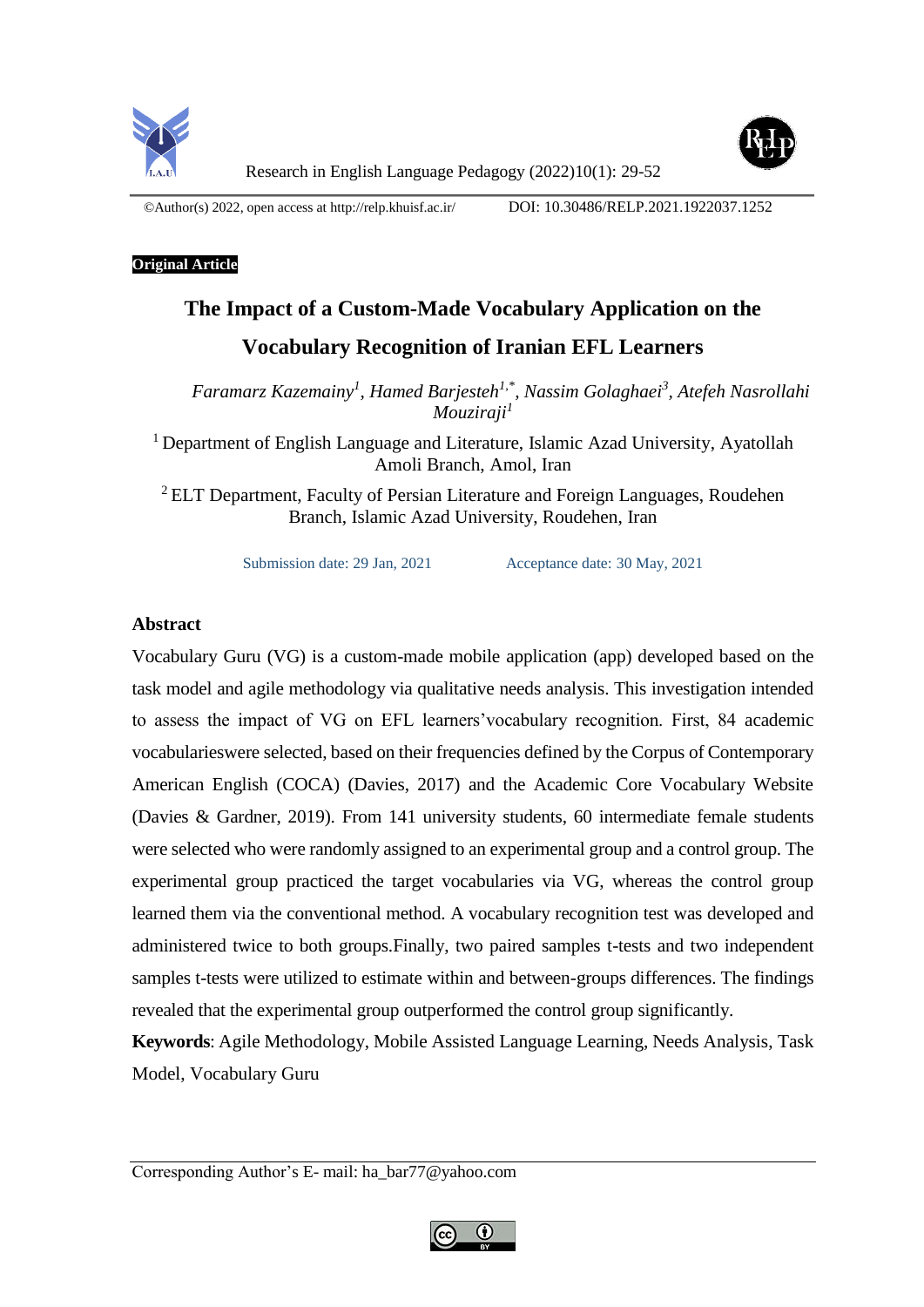#### **1. Introduction**

English language as a lingua franca connecting people in today's global village, and vocabulary as the fundamental cornerstone of language use, have made teaching English vocabulary one of the most pivotal aspects of Teaching English as a Foreign/Second Language (TEFL/TESL)(Bowles & Cogo, 2016; Schmitt & Schmitt, 2020). Furthermore, the outgrowing penetration of technology, especially mobile devices in human life, has made the concept of everyware practical(Greenfield, 2010). Also, the facilitative and enhancing effect of using mobile technology on teaching/learning different dimensions of language, including the possible affordances, has been observed frequently in the literature (Tai  $\&$ Ting, 2020). Hence, usingEveryware, i.e.,Vocabulary Guru (VG) in the current study,to learn/teach vocabulary seems plausible.

Pervasive computing has led to the emergence of numerous mobile apps in various language teaching/learning areas. According to Kukulska-Hulme and Shield (2007), technology as everyware can foster learning the English language as a lingua franca. Also,the literature suggests that mobile devices, smartphones, and mobile apps bring about promising and positive progress in TEFL/TESL and elevate motivation and learning vocabulary(Klímová, 2018).

In the earlier studies, the focus has been either on the theoretical dimensions of MALL or the impacts of utilizing the apps that have already been developed, but not for their particular subjects and settings(Chan et al., 2006; Foomani & Hedayati, 2016; Jafari & Chalak, 2016). Heil et al. (2016) stated that "despite a pedagogical shift toward more communicative approaches to language learning, these apps are behaviorist in nature"(p. 1). Taghizadeh (2019) emphasized that"needs analysis is considered a first necessary step in designing a course"(p. 1). Moreover, curriculum development is rooted in needs analysis; furthermore, learners'motivation is mainly derived from their desire and needs for learning English (Al Amrani, 2019).

Regardless of the importance of sociocultural aspects of education, which enhance learning processes, pervasive computing still is technology-centric;hence, it requires more investigation on human-computer users and societal intelligence with the help of locationaware language learning systems (Goumopoulos & Mavrommati, 2020; Helm, 2015; Hwang et al., 2008).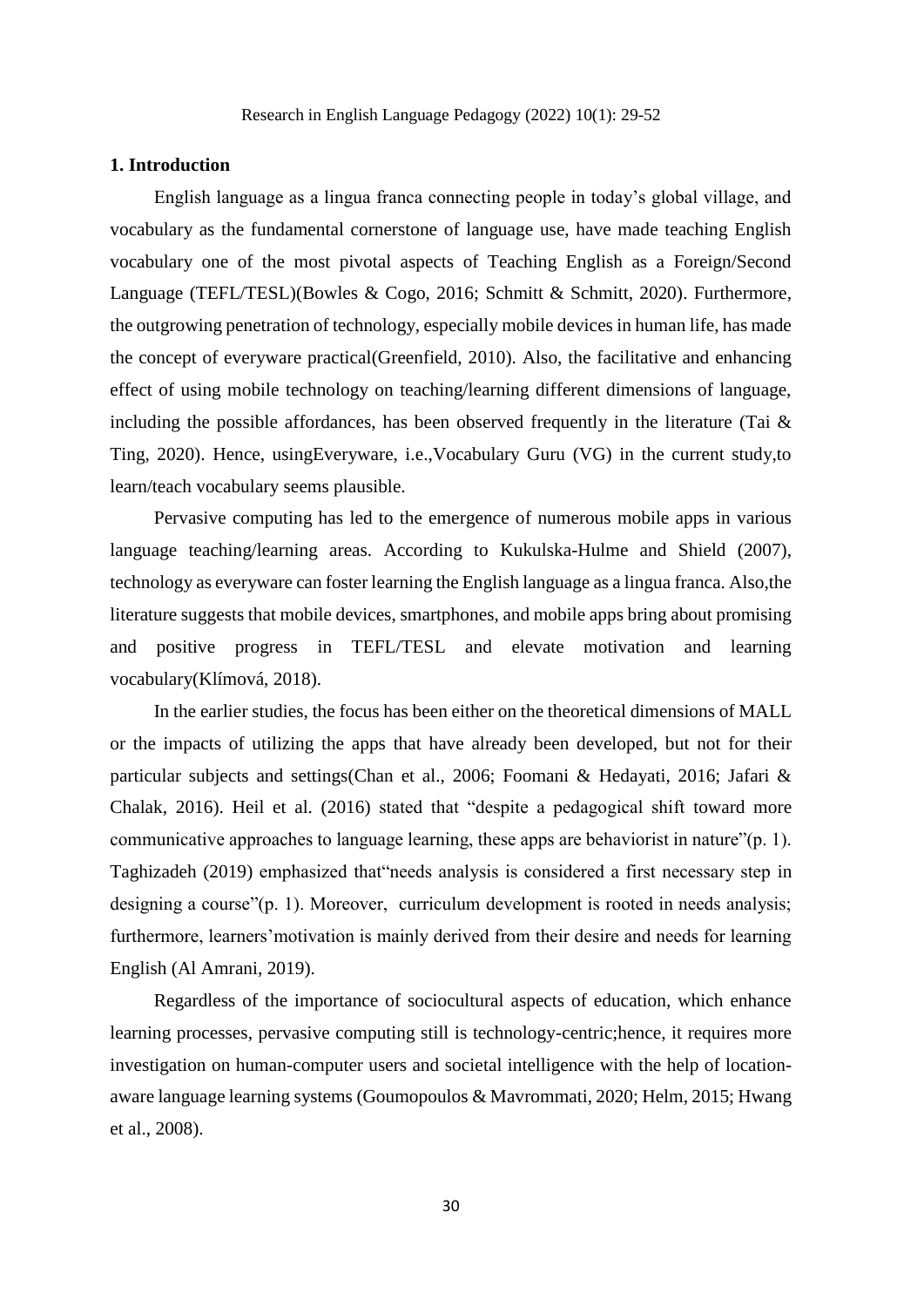Notwithstanding what mentioned above, the researcher could not find any mobile app custom-made for particular participants following their specific needs. Therefore, the current study attempted to compensate for the gaps stated aboveto assess the impact of utilizing VG on EFL learners'vocabulary recognition, based on agile methodology discussed and used in the studies carried out byFlora et al. (2014).

#### **1.1 Theoretical Framework of the Study**

Teaching vocabularies based on the incremental feedback received from the learners and the findings of needs analysis is a dynamic procedure that requires a dynamic theoretical framework. In this regard, the task model for mobile learning centers around post-method principles and agile methodology(Kumaravadivelu, 2006; Taylor et al., 2006). Furthermore, the dynamic inter-relationship among various factors involved in a pedagogical settingare the building blocks of the task model; in fact, the tasks, the subjects, the objectives, as well as the related technologies, are all integrated within the task model framework(Sharples et al., 2007). Therefore, due to the dynamic nature of teaching vocabularies based on the incremental feedback obtained from the learners and the findings of the needs analysis, VG was developed based on the task model's principles and its integration with agile methodology;furthermore, the agile methodology fits well within the post-method paradigm, and yields itself well to the post method parameters (i.e., Particularity, Practicality, and Possibility).Hence, the task model and agile methodology were adopted as the main theoretical framework of this research.

#### **2**. **Literature Review**

# **2.1. Mobile Technology Apps**

# **2.1.1 Affordances of Mobile Apps in Language Learning**

Greenfield (2010) emphasized that the presence of mobile technology in numerous areas of human life has made the technology itself invisible. This penetration has massively affected education, especially by using different mobile apps. Due to language learning's communicative and interactive nature, using mobile apps can enhance and facilitate language learning. In this regard, Mehdipour and Zerehkafi (2013) mentioned that mobile technology is portable, adaptable, and useful in the learning process; it also provides learners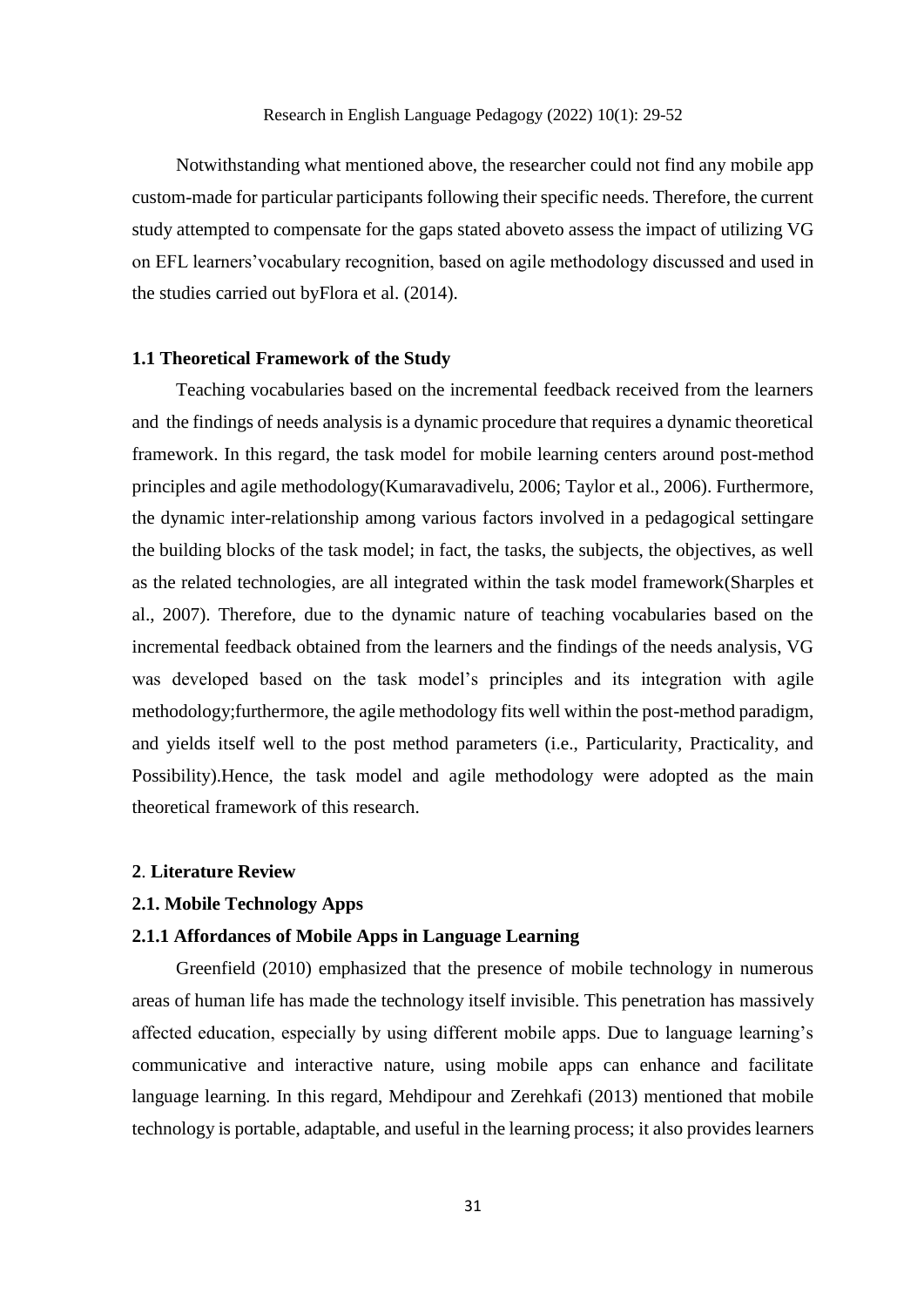with modern ways to learn a language; these features led to a growth in using mobile apps for pedagogical purposes.

Klímová (2018), carried out a literature search in Web of Science, Scopus, and ScienceDirect; accordingly, using mobile apps improves learning English as a foreign language. Also, the positive effect of using mobile apps and games was highlighted. The enhancing impact of mobile affordances was highlighted by Lin and Lin (2019). Theymentioned that vocabulary learning, short message services, multimedia message services, and mobile applications had received increasing attention in research fields. They studied the findings of (quasi-) experimental investigations between 2005 and 2018 regarding L2 word retention. The results revealed "a positive and large effect of mobileassisted L2 word learning interventions"(P. 1).

# **2.1.2Mobile Assisted Language Learning Studies**

The impact of using mobile apps on language learning has been addressed in many studies. Nushi and Eqbali (2017)introducedDuolingo, a free mobile app that uses translation to teach a foreign language. They mentioned that Duolingo is following the constructivist paradigm in second language learning and encourages peer-to-peer collaboration.Duolingo provides the learners with various types of practices such as translation, matching, pairing, listening, and speaking exercises. Studies show improvement of the learners'language abilities.Basal et al. (2016), via a quasi-experimental design, studied the effectiveness of using mobile apps on teaching 40 English idioms which were selected from the Michigan Corpus of Academic Spoken English (MICASE); the corpus included recent speech recordings of 152 academic lectures over 197 hours from the University of Michigan between 1997 and 2001(Simpson & Mendis, 2003). The findings revealed that the experimental group performed significantly better in the posttest.

Alternative methods of language assessment such as interviews, portfolios, classroom observations, peer-assessment, and self-assessment have been investigated by many language scholars in the realm of assessing English language proficiency (Earl et al., 2002). Samaie et al. (2018)studied the impact of self- and peer-assessments via WhatsApp, a social networking application, on English language learners' oral proficiency, including vocabulary knowledge.In their study, 30 Iranian EFL learners used WhatsApp for self- and peer-assessment.They reported that interactive use of the app enhanced the process of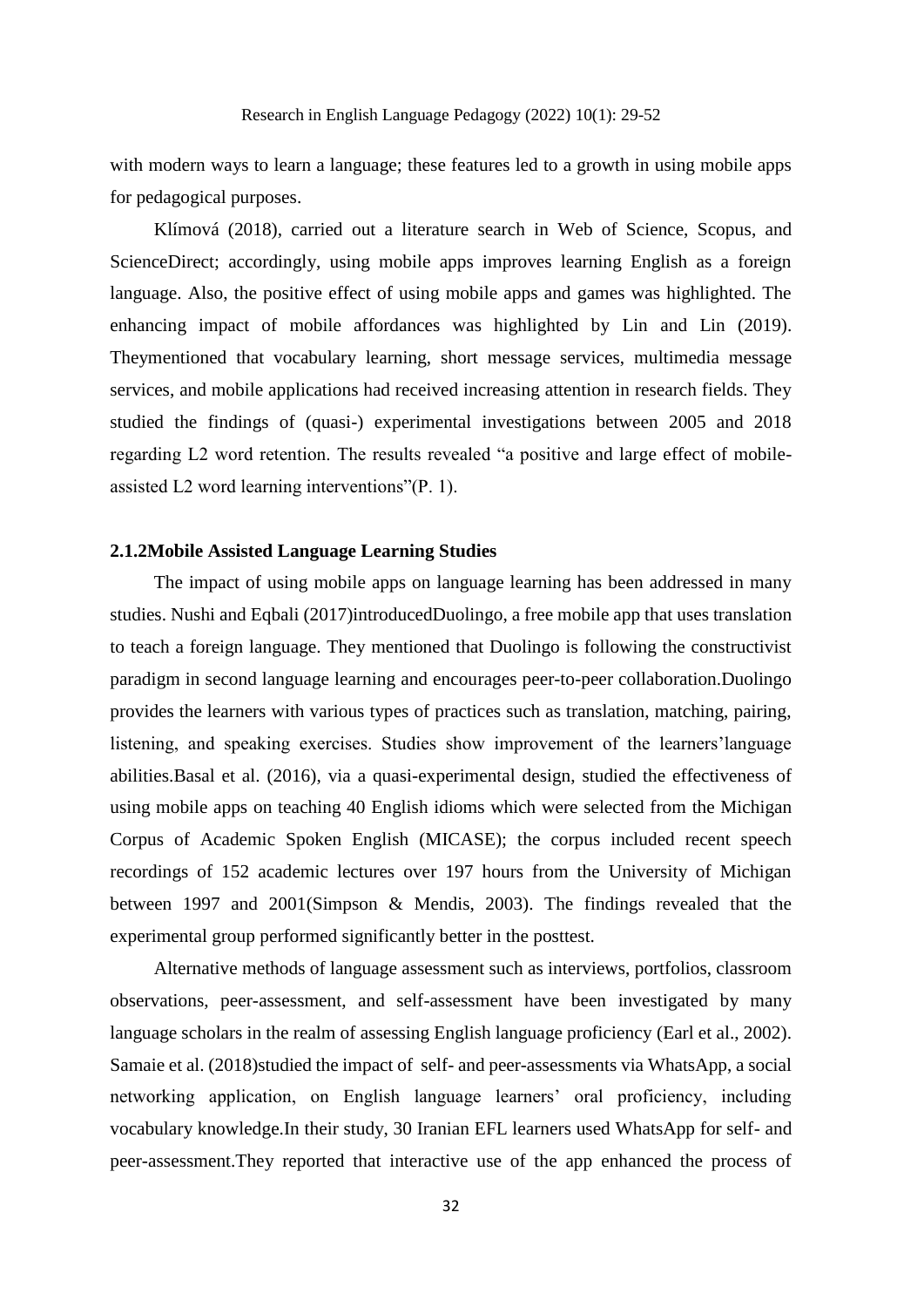learning and increased the learners' oral proficiency meaningfully. One of the other social apps, which is used by many people worldwide for various purposes, including educational objectives, is Instagram. To investigate the impact of using Instagram for educational purposes, Liliia and Gulnara (2016)carried out a study at Kazan Federal University, Russia.They examined the effect of using Instagram on improving50 advanced EFL learners' listening skills. They used a mixed-methods design through which they revealed "the efficiency of a mobile application, Instagram, as an online educational environment for learning EFL" (P. 1).

One of the major resources used by language learners to expand both the breadth and depth of their vocabulary knowledge is a dictionary. In this regard, the impact of using mobile dictionaries was studied by Rahimi and Miri (2014). Thirty-four lower-intermediate language learners participated in this quasi-experimental study. They reported that using a mobile dictionary improves language learning if the level of difficulty is controlled. Furthermore, Jafari and Chalak (2016) investigated the role of WhatsApp in teaching vocabulary to Iranian EFL learners at Junior High School. There were 30 male and 30 female high school learners in Isfahan. The researchers found that using WhatsApp had improved both male's and female's knowledge of vocabulary.

# **2.1.3. Studies Carried out with no Special Mobile App**

Malekzadeh and Najmi (2015) stated that using a simple messaging system of mobile devices increased Iranian upper-intermediate EFL learners' guided writing skills. However, they did not use any particular mobile app in their study. The design of the study was quasiexperimental, with 30 male participants in both experimental and control groups. In a study conducted by Foomani and Hedayati (2016), based on a seamless learning design, the participants shared the photos and images they had prepared according to the concept of the idioms they had already learned in class. No particular mobile app was used for sharing photos and images. The findings showed that using mobile devices had a positive impact on learners' autonomy, interaction, and self-reported improvement.

#### **2.2. Inadequacies of Traditional Methodologies**

Traditional methodologies of software development are highly structured and inflexible (Khalifa & Verner, 2000); for instance, the life cycle of the Waterfall model, which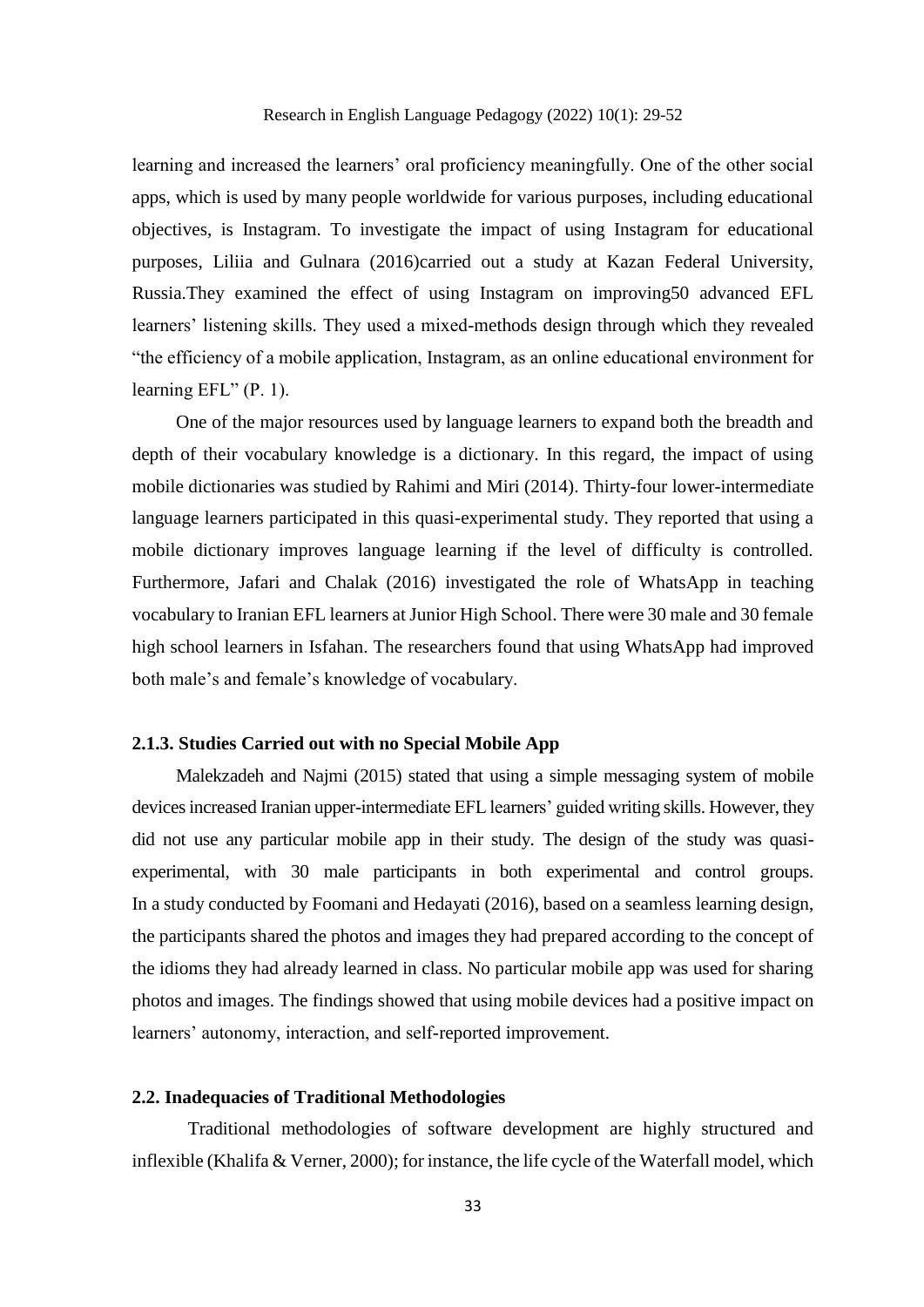is widespread, is document-driven, rooted in a frozen design that does not permit iterative enhancements, since system requirements must be defined entirely prior to the implementation phase. Contrary to the traditional software/app development methodologies, agile methodology is customer-centric. Hence, the participants' interactions, relationships, and especially their tele-collaborations, besides their needs and feedbacks are all vital to the life cycle of the app development. Therefore, system evaluation focuses on these elements and their functionality to develop the software/app in less time, rather than predetermined plans, documentations, and numerical assessment.

Chan and Thong (2009) mentioned that traditional software development methodologies follow two main pre-assumptions: first, they assume that customers do not know their requirements, whereas the developers do, and second, customers cannot foretell what are the probable requirements and necessities, so developers should provide them with foreseen extra affordances for the probable needs that may emerge later. They also highlighted that according to agile methodology, not only are customers not entirely aware of what may be required before encountering the situation but also the developers are not omniscient in this regard. Hence, their interaction and cooperation with each other during pre-release, on-release, and post-release phases of the app development is fundamental and necessary.

#### **2.3. The Shortcomings of the Developed Apps**

Regardless of the numerous MALL improvements mentioned above, there are still different shortcomings reported in the following studies. These aspects can be the source of research in the field of developing mobile apps.

Lin and Lin (2019)mentioned the positive aspects of the studies carried out between 2005 and 2018 and stated that "the effectiveness of mobile L2 vocabulary learning remained inconclusive"(P. 1). Heil et al. (2016) remarked that the developed apps do not mirror the principles of their educational context; neither were they tailored to suit a particular audience's unique needs.Burston and Athanasiou (2020) researched 2000 MALL projects from 1994 to 2018. The findings revealed that there were prominent inadequacies of the designs, not enough participants, and not long enough sessions for teaching; besides, the findings were not quantifiable.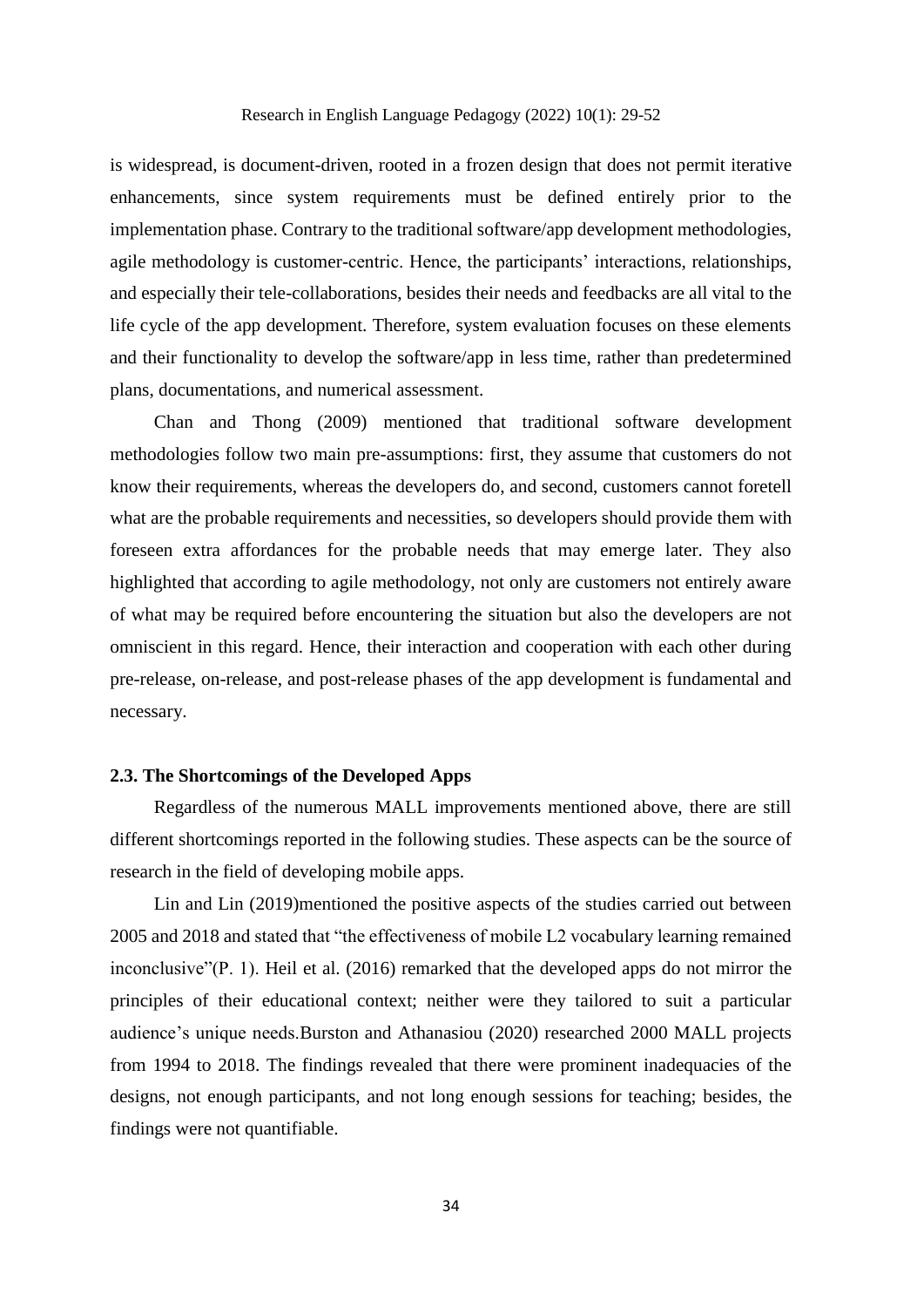In none of the reviewed studies, a mobile app was custom-made to teach English language learners the English language. Moreover, according to the investigation carried out by Heil et al. (2016) in the realm of MALL studies, either an available mobile app was utilized, or a theoretical concept of MALL was approached. They stated that "despite a pedagogical shift toward more communicative approaches to language learning, these apps are behaviorist in nature"(p. 1). Therefore, it seems plausible to use a custom-made mobile app to alleviate some of the shortcomingsof the reviewed studies. As mentioned before, VG is a custom-made mobile app that was developed for the participants of the current investigation.

This study aimed to explore the impact of the custom-made VG on the participants'vocabulary recognition. Hence, the following research question was posed:

Does implementing a custom-made mobile app (i.e., VG) have any significant effect on Iranian EFL learners' vocabulary recognition?

#### **3. Methodology**

#### **3.1. Design and Context of the Study**

The current study was carried out based on a quasi-experimental design. Due to the limitations of the academic and educational systems, only 6 available classes were chosen, though, after homogenizing them, they were randomly assigned to the experimental and the control groups.The independent variable is using VG, the dependent variable is the participants' degree of vocabulary recognition, and the control variables are the gender and proficiency level of the participants.The experimental group practiced the target vocabularies via VG, whereas the control group learned them via the conventional method of teaching vocabulary (i.e., Presentation, Practice, and Production). The sampling procedure was carried out in Islamic Azad University Tehran Central Branch by 2018.

#### **3.2. Participants**

The researcher of the current study could only choose the participants from his available classes. Therefore, a convenience sampling method was employed for choosing the participants of the current study. Since female learners outnumbered the male ones, gender was controlled, and the participants were all female. Accordingly, from 141 students in six intact classes, 60 female students were selected based on the results of a B1 preliminary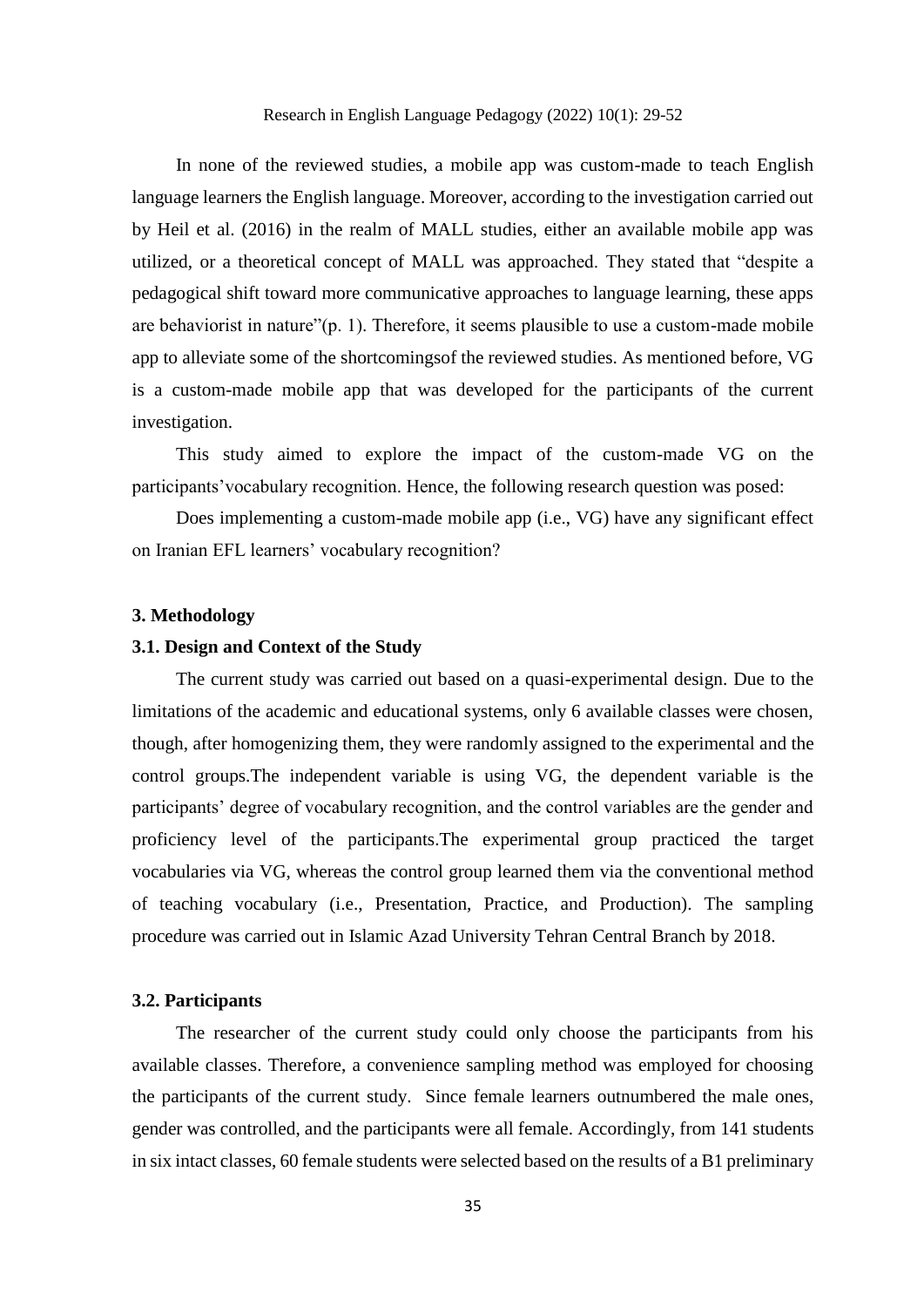test. Therefore, the participants were 60 female Persian-speaking Iranian EFL learners whose ages ranged from 18 to 35 years, and all had formally studied English for two years, majoring in English language and literature. Table 1 demonstrates the demographic data related to the participants:

# Table1.

*Demographic Background of the Participants*

| <b>Groups</b>       | Gender N | Age       | Field    | <b>Native</b> | Educational Academic |               |
|---------------------|----------|-----------|----------|---------------|----------------------|---------------|
|                     |          | Range     | of Study | Language      | <b>Foundation</b>    | Year          |
| <b>Experimental</b> | Female   | $18 - 35$ | EFL      | Persian       | <b>TAU</b>           | $2018 - 2020$ |
| <b>Control</b>      | Female   | $18 - 35$ | EFL.     | Persian       | <b>JAU</b>           | $2018 - 2020$ |

#### **3.3. Instruments**

According to Sharples et al. (2007) and Taylor et al. (2006) any sort of material, content, device, and alike, such as electronic media and devices as well as books, maps, paintings, and the like that are used in the process of learning/teaching, are all different varieties ofinstruments. In this way, they even consider language, society, and culture as instruments which are consumed during the learning process; in this regard, the following sections elaborate on the instruments used during the current study.

# **3.3.1. Vocabularies as Instruments**

Based on the above-mentioned, the targetvocabularies, which were used during the current study, were considered to be tools or instruments. The main criteria for selecting the target vocabularies were the domain and the frequencies of the words. These aspects are discussed in the following sections.

#### **3.3.1.1.Domain and Frequency of the Selected Vocabularies**

Hiebert et al. (2019) defined the difficulty level of vocabulary as the indices of the frequency of appearance in written language, age of acquisition, and utility in different content areas. It was emphasized that words'frequency influences virtually word recognition tasks. Therefore, the frequency of wordsis defined as a criterion for word selection.

Accordingly, the target words were selected based on their frequencies in 120 million words of academic texts in the Corpus of Contemporary American English (COCA) (Davies,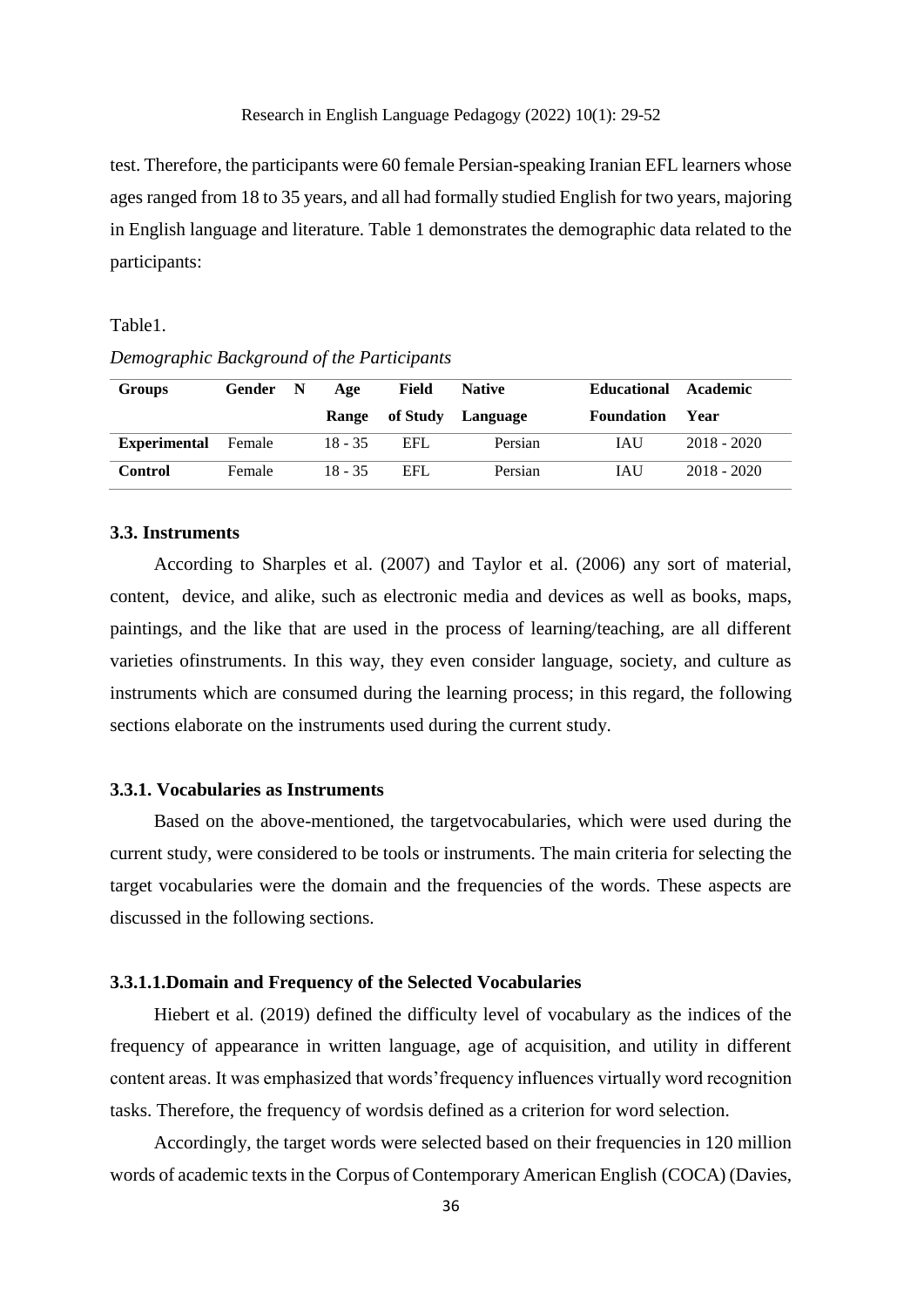2017), and the information obtained from the query interface on the Academic Core Vocabulary website (Davies & Gardner, 2019). To choose the number of words to be taught in each session, the researcher considered the capacity and limitations of human memory, discussed by Baddeley et al. (2019).

#### **3.3.1.2. Memory and Vocabulary Selection**

In the current study, considering the time and memory limitations, seven words were selected to be taught in each session, based on the criteria of word selection already discussed in the current paper. Hence, 84 academic words were selected to be taught via VG in 12 sessions during 12 academic weeks.

#### **3.3.2.B1 Preliminary Test**

A B1 Preliminary, formerly called Cambridge English Preliminary (PET), was administered to capture the subjects'initial differences and select homogenous candidates to include in the experimental and the control groups. To estimate the internal reliability of the test scores, Cronbach's alpha coefficient was estimated as 0.74.

# **3.3.3.Technology as a Tool(VG)**

VG was utilized as a tool to teach the target vocabulary to the participants of the experimental group. Each VG lesson consisted of seven words, their phonetic representations, their meanings in English, and their translations in Persian (See Appendix A). The participants were provided with sample statements,including their relevant audio files in American English, to contextualize the vocabularies. Since VG was developed by the researcher of the current study (Kazemainy et al., 2020), its integration within the principles of the task model and agile methodology during its life cycle is discussed briefly next. VG's life cycle and the experimental group's treatment were in constant dynamic interaction with each other. The relationship between learning, teaching, and app development and their integration within the total system are demonstrated in figure 1.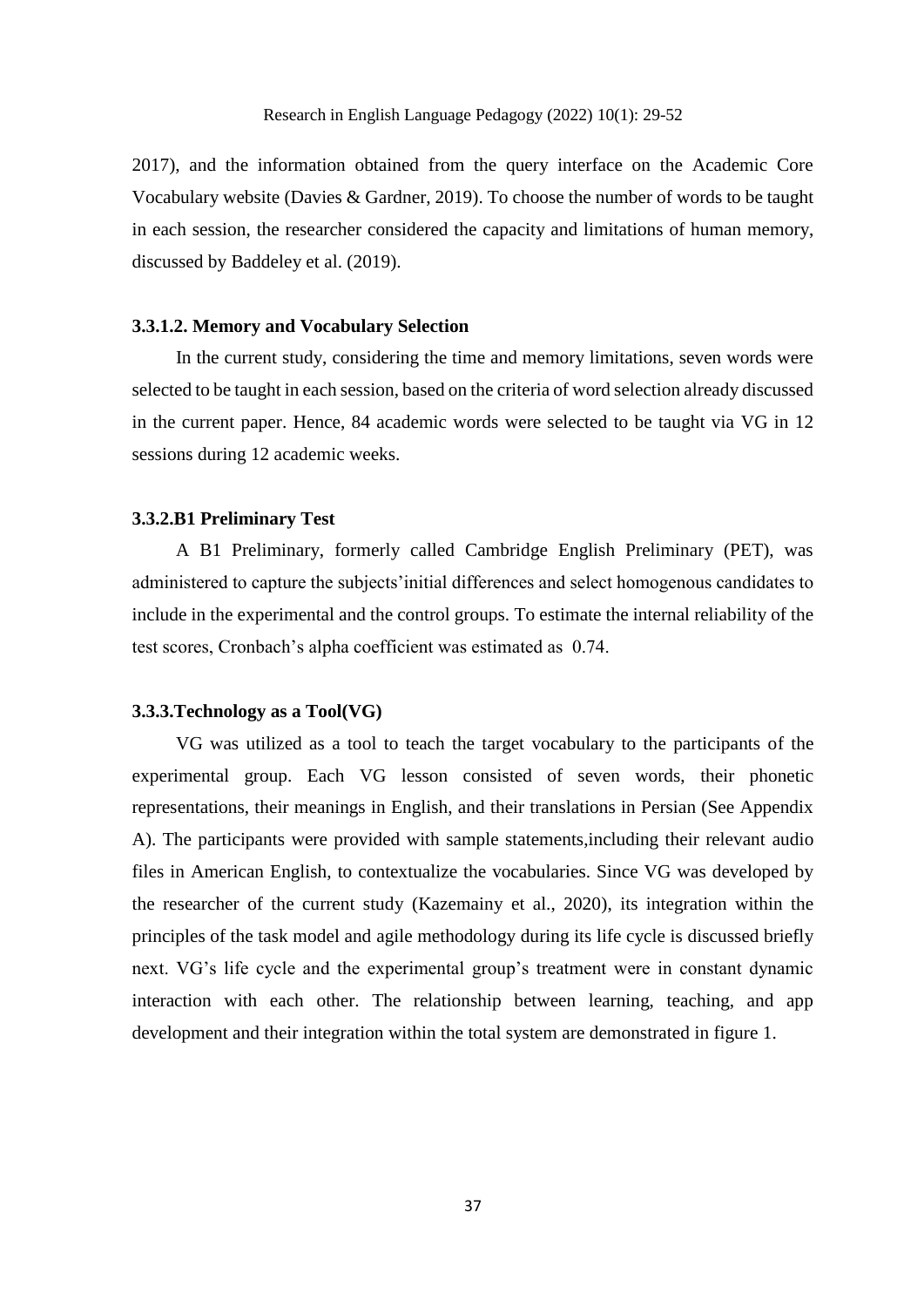

Plan &

**Design** 

No!

**Implement** 

**AGILE** 

**Methodology** 

**Task Model** 

Analyse & **Test** 

**Release** 

Research in English Language Pedagogy (2022) 10(1): 29-52

Yes! **Attractor Basins** Approved?! Feedback (Stability) **Critical Review** 

Literature Review &

**Needs Analysis** 

*Figure 1*. The Algorithm and Flowchart of VG Development.

According to figure 1, there was a constant and dynamic mutual inter-relationship among different components of the task model, interacting with the participants of the study, based on the principles of agile methodology, during the life cycle of VG.To shed more light on the dynamic procedure of developing VG, the tool integration process is discussed next. In the current study, it was a simultaneous parallel counterpart of the treatment in the experimental group, which was deployed during the experimentation. To find out how a communicative tool was added to VG, the communicative facet of the task model, and how it was mapped into VG's affordances, based on agile methodology's principles, are elaborated on next.

Tools are crucial for teaching/learning processes, but they should not be predetermined without any needs analysis and mutual interaction with the participants of a study (Flora et al., 2014). Also, tools have various dimensions and include not only material, content, instrument, device, but also language, society, and culture that are the foundations of teaching/learning processes, according to the task model (Sharples et al., 2007; Taylor et al., 2006).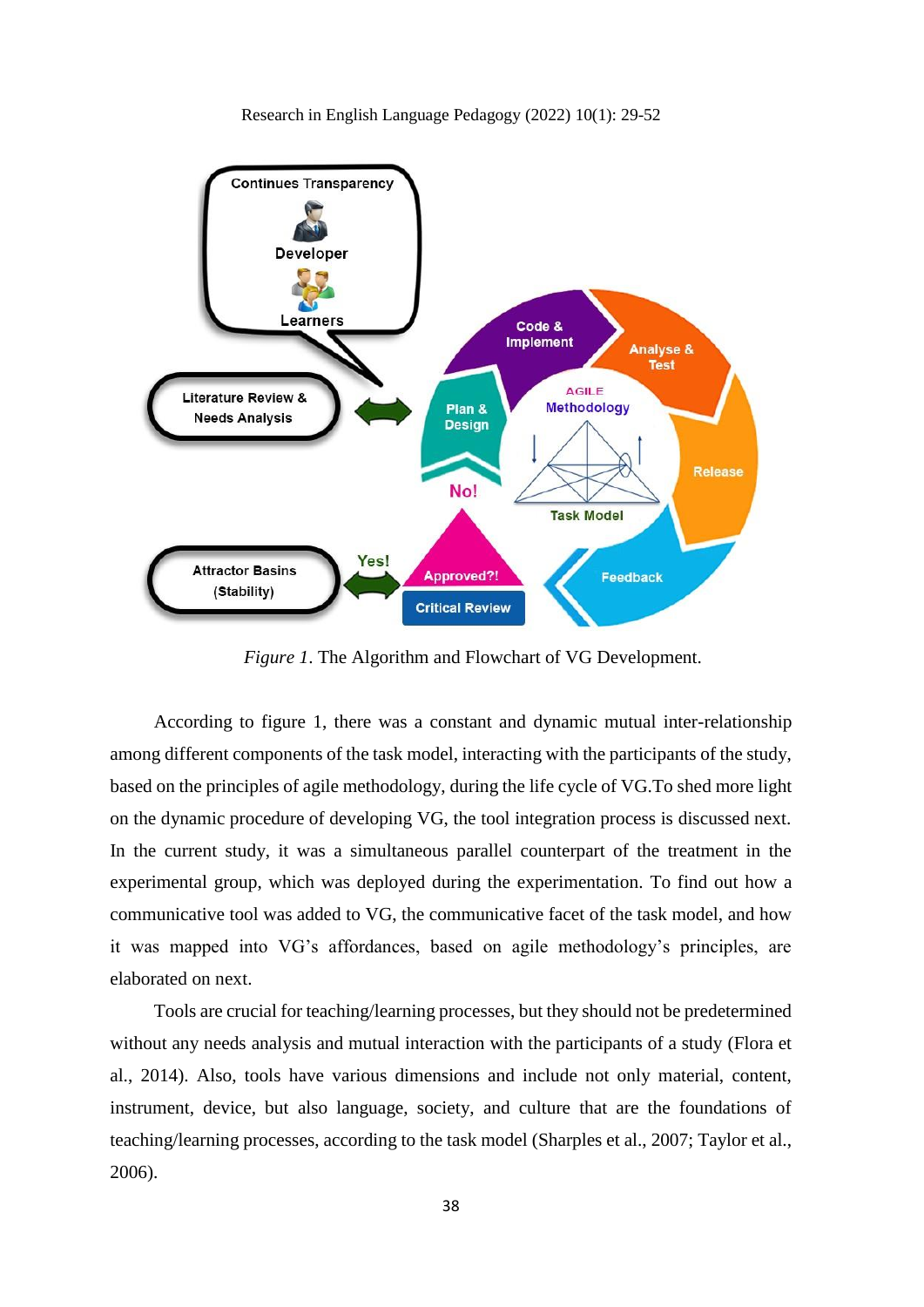The task model's communicative facet includes six levels: social setting, isolated learners, loose couples, tight couples, communication within a group, and cooperation. To find out the necessary aspects to be integrated within VG, the researcher prepared a semistructured interview to detect students' expectations and demands in this regard. The findings of the semi-structured interview revealed that the participants were willing to cooperate during the study. Hence, in the next phase, the researcher mapped this need to the task model's foundations to pinpoint the required conceptual aspects of affordances that could provide the participants with the communicative functionality they expected to access via VG. Accordingly, the researcher moved alternatively between existing theories or etic and the emergent qualitative findings or emic. Then, he used his expertise, tact, and methodology rooted in the principles of the post-method era (Kumaravadivelu, 2006), to detect the appropriate tool/s to be integrated into VG. Finally, a chat module, and later a forum module, was added to the next two VG versions to account for the above-mentioned participants' feedback and needs. All of the tools and affordances of VG have gone through the same dynamic procedure to be added to its final version (Kazemainy et al., 2020).

#### **3.3.4. Quizzes**

After each session, the experimental group participants were provided with an online drag and drop quiz based on seven words they had learned (Appendix B). During the quizzes, the learners were supposed to recognize which word is suitable for a special blank, and fill in the blanks with the appropriate words. The quizzes could be repeated as many times as necessary automatically followedby the immediate online feedback. The control group went through the same process but in paper and pencil. Due to the nature of paper and pencil quizzes, there could be done only once with not receiving any kind of immediate feedback.

#### **3.3.5. Vocabulary Recognition Test**

The researcher developed 12 fill-in-the-blank test items as the current study's pre and posttests based on the 84 selected target vocabulary to measure the participants'vocabulary recognition. Each test itemconsists of 7 blanks.The participants in both groups were required to select the most appropriate words from a list of seven words via VG in the experimental group or via the conventional method of presentation, practice, and production in the control group. The test scores'reliability, estimated by the KR-21 formula, was 0.84 for the pretest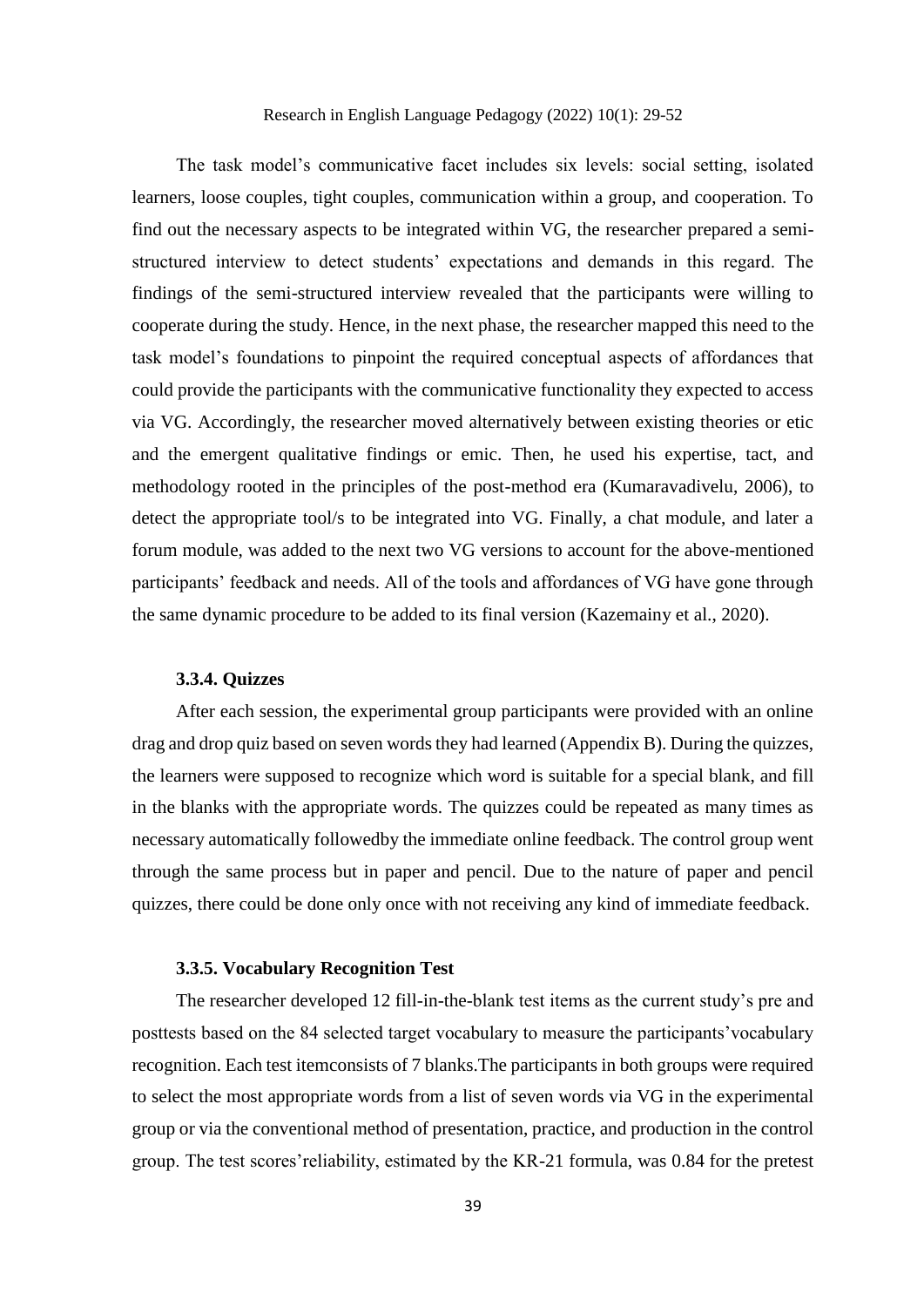and 0.79 for the posttest scores. Furthermore, two experts in TEFL confirmed the content validity of the tests.

#### **3.4. Data Collection Procedure**

During the first phase, 141 university students in six intact classes were selected based on a convenient sampling method. Next, a B1 preliminary Cambridge test was administered to capture their initial proficiency levels. Then, 60 female students whose scores were between one standard deviation above and below the sample mean were chosen as the study participants. Finally, the classes of the 60 chosen participants were randomly assigned to control and experimental groups. Afterward, the researcher-made test of vocabulary recognition was administered to both groups to capture the initial differences of the participants of the study. The third phase was devoted to teaching the target vocabulary in both groups.

In the experimental group, VG was utilized by the participants outside the classes at their own pace; they were required to learn seven words each week with the meanings of the words in English, the audio files, their phonetic representations, and their translations in their shared mother tongue, followed by automatic online quizzes of vocabulary recognition.The learners were supposed to read the contextualized example sentences while listening to the related audio files. They were also encouraged to make their sentences based on the examples. During the session, the participants were able to share their VG experiences via chat rooms, discussion forums, and online assistants included in the mobile app. Because the life cycle of VGwas based on agile approach within the framework of the task model, the mutual interaction and negotiation between the teacher and the learners had a crucial role in determining the dynamic process of selecting andpracticing the vocabularies. VG was custom-made in 18 months through an incremental process, alongside its implementation, to teach/learn this study's target vocabulary. Accordingly, after a qualitative needs analysis, each session, seven words were presented via VG to the learners, and then their feedback was taken as a base for the next session implementation. Therefore, the design and VG facilities were incrementally modified with each new iteration of the app.To sum, during 12 academic sessions, the 84 selected target words were practiced by the experimental group via the custom-made VG.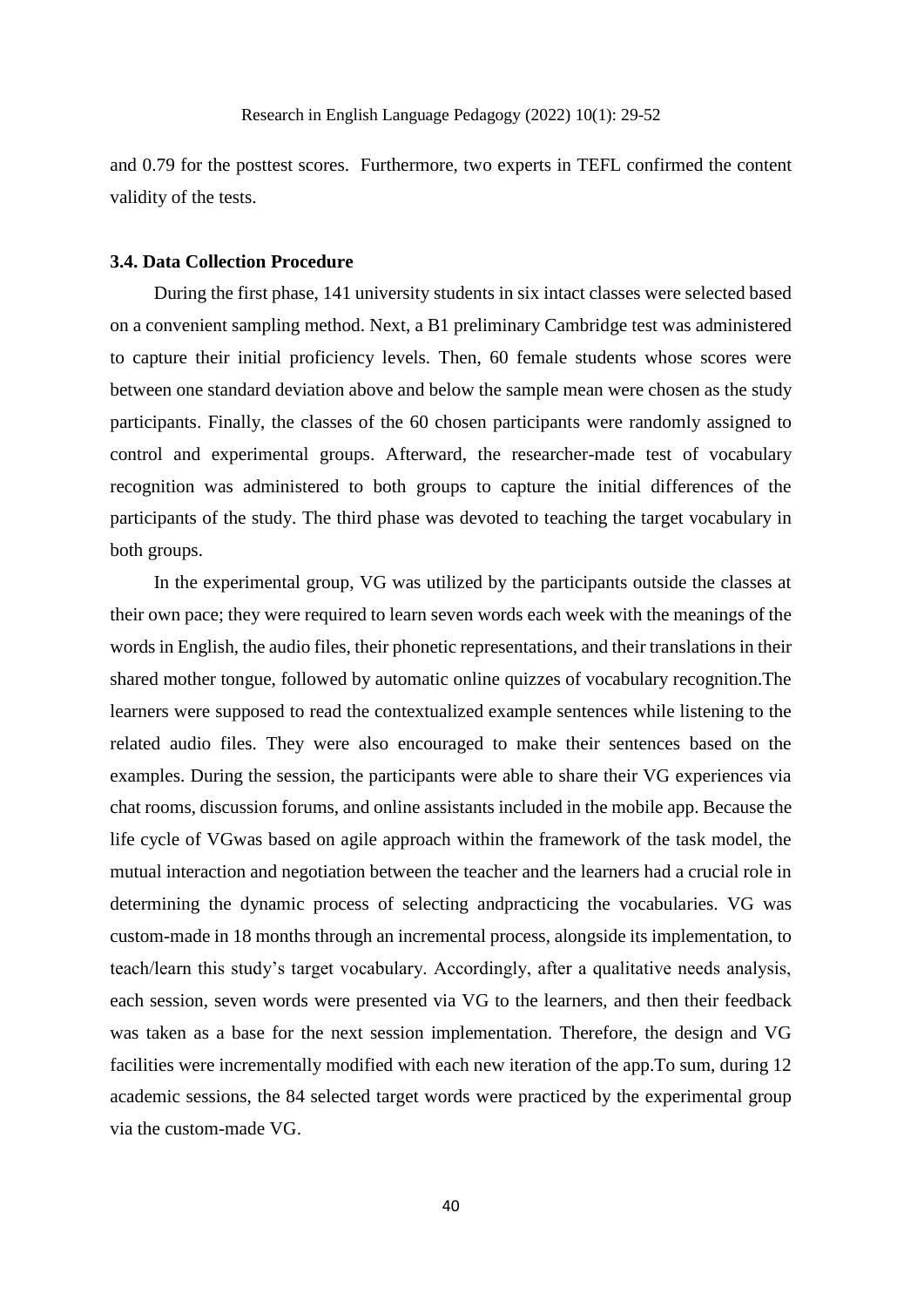To keep the records of the participants'activities, a learning management system was integrated into VG; therefore, the participants were required to login into their accounts to access their home pages inside VG to be able to use the affordances. In the fourth week, during the face-to-face class discussions in the experimental group, the researcher found out that some participants could not access their accounts. After considering and analyzing their feedback, it was found out that the dilemma originated from multiple reasons, such as forgotten or mistyped passwords, usernames, and alike. This issue produced much stress among the participants of the study. They were so worried that they could not log in to learn and would fall behind the course schedule if it happened again. To eliminate the spot issue, the participants requested the facility to call the researcher by phone if any problem occurred. Therefore, it was necessary to provide the participants with immediate help and guide in case such a problem emerged. First, the researcher ensured that the problem would be considered and eliminated soon. Then, to meet the new requirement, the researcher mapped the new demand to the task model's facets. The necessity of integrating a new communication tool that could handle telecollaboration was detected. Following the principles of a phonetic iterative analysis (Tracy, 2020), to decide which communicative tool could fulfill the task, the researcher delved into the literature, consulted various resources available via the internet, and finally made up his mind to integrate an online live chat module inside VG so that the participants could ask for help or guide anytime even before logging in to the app. As a result, an online live chat module was added to the app, and the new version was released to receive further feedback from the participants (See Appendix C).

Figure 2 depicts graphically how the findings of the needs analysis interact with the facets of the task model based on the principles of agile methodology during a tool integration cycle.

The first version of VG was developed based on literature, the expectations and objectives of the target participants, and most importantly, the dynamic methodology of the researcher of the current study, as is discussed by Kumaravadivelu (2006).

The control group practiced the target vocabulary in the classes via conventional presentation, practice, and production method. First, the researcher presented seven targetvocabulariesin each session. He pronounced each target word orally and then asked the control group students to repeat them a couple of times to ensure that they all learned how to pronounce them correctly. Next, the phonetic symbols were written on the whiteboard,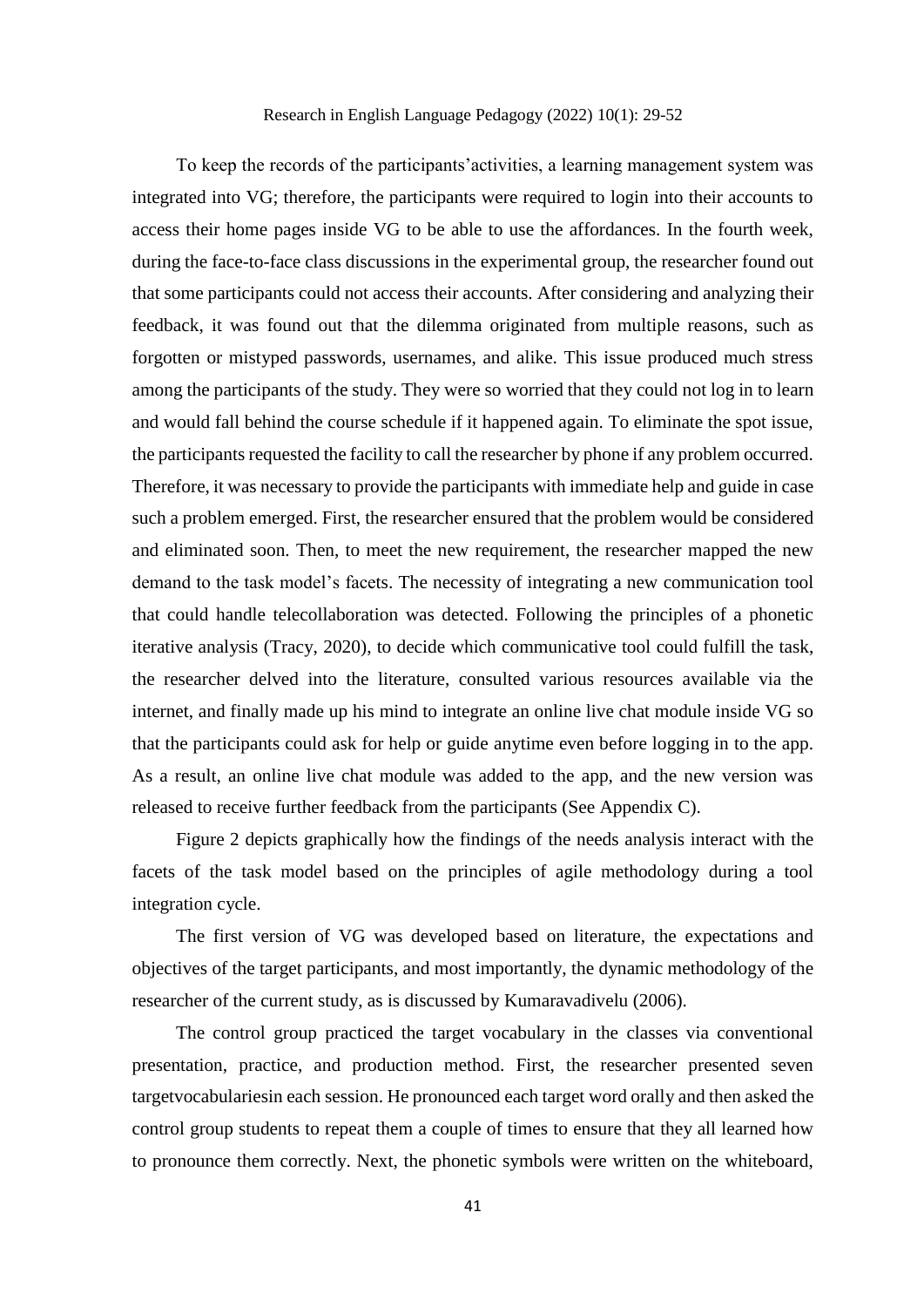and the students were supposed to take notes for future study. Then, the target words were used one at a time in a sentence taken from the Cambridge Online Dictionary (the sample sentences were the same as those of the experimental group). Finally, the students were required to use the words in their sentences to ensure that they have learned them contextually. Feedback and error corrections were provided on the spot by various techniques based on the situation's necessities, such as self-correction, peer-correction, and finally, teacher-correction if the first two techniques did not work. Therefore, seven words were taught each session for 12 successive academic weeks (84 target words). As the third phase of the study, the parallel researcher-developed test of vocabulary recognition wasadministered to bothgroups as thefinal step to measure their scores compared to the pretest results.



*Figure 2.* Interaction between Agile Methodology and the Task Model.

# **3.5. Data Analysis Procedure**

In order to find out whether or not using VG has meaningfully increased the participants' degree of vocabulary recognition, the data obtained from the researcher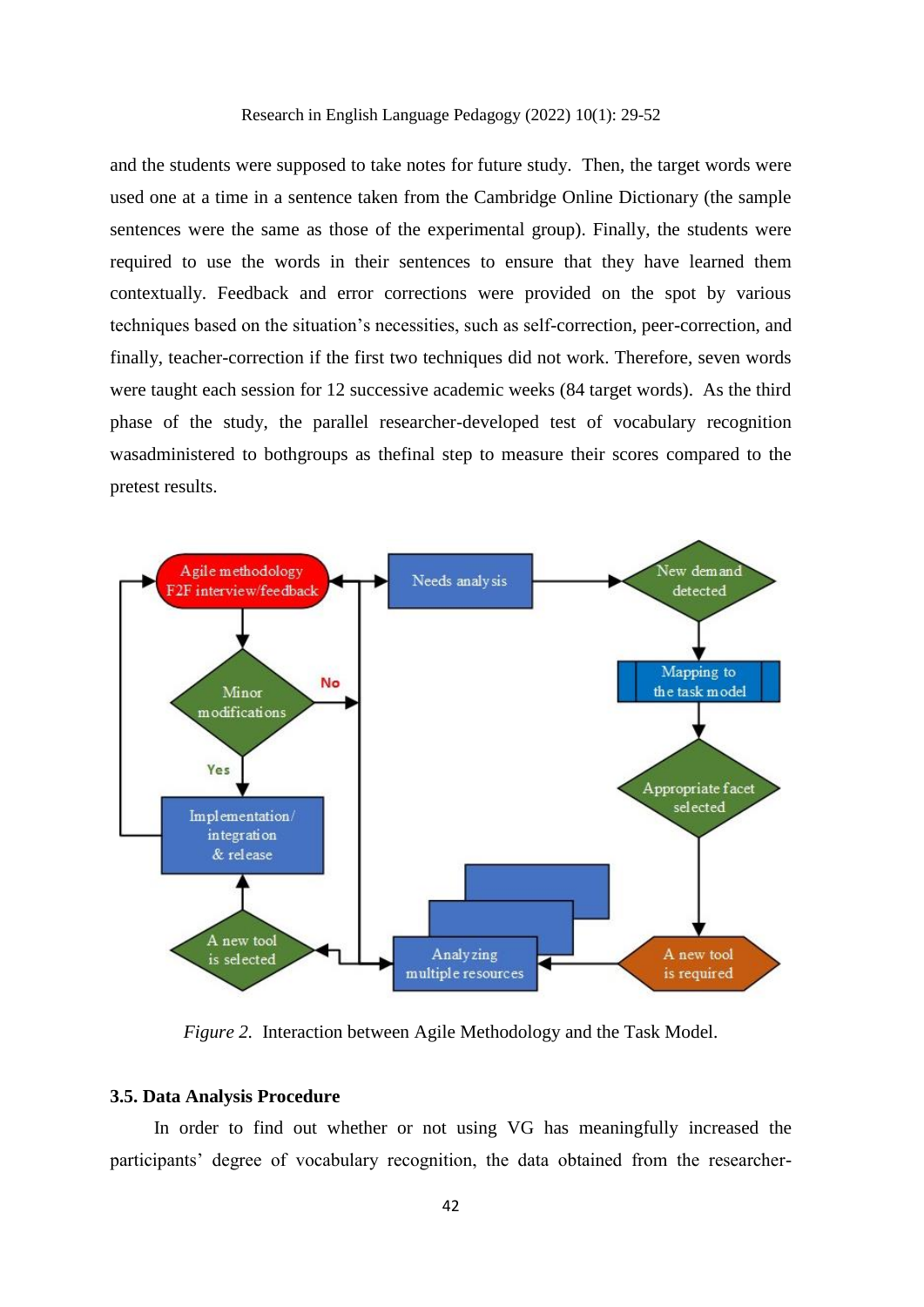developed test of vocabulary recognition, were analyzed. Table 2 depicts the descriptive statistics of the scores obtained from the current study's pre and posttests for both the experimental and the control groups.

#### Table 2.

*Descriptive Statistics Related to the Scores of the Experimental and the Control Groups in Pre and Posttests*

| <b>Groups</b>       | pairs         |    | <b>Mean</b> | SD    | <b>Std. Error Mean</b> |
|---------------------|---------------|----|-------------|-------|------------------------|
|                     | Voc. Pretest  |    | 12.43       | 5.348 | 0.976                  |
| <b>Experimental</b> |               | 30 |             |       |                        |
|                     | Voc. Posttest |    | 36.33       | 4.188 | 0.765                  |
|                     | Voc. Pretest  |    | 13.57       | 6.038 | 1.102                  |
| <b>Control</b>      |               | 30 |             |       |                        |
|                     | Voc. Posttest |    | 23.37       | 5.951 | .086                   |

Subsequently, the researcher investigated the normality of the distribution of scores to meet the requirements of the t-test as a parametric test. Accordingly, it was found out that the scores obtained from the vocabulary recognition pre and posttests were approximately normally distributed. To determine whether or not the differences between the means of scores within both groups in pre versus posttests are statistically meaningful, two paired samples t-tests were conducted; the results are depicted in Table 3.

# Table 3.

*Results of the Paired Samples t-tests for Both Experimental and Control Groups*

|        |                   |        |                  | <b>Paired Differences</b>                                                      |        |              |        |      |              |
|--------|-------------------|--------|------------------|--------------------------------------------------------------------------------|--------|--------------|--------|------|--------------|
|        |                   |        | Std.             | 95% Confidence<br>Interval of the<br>Std.<br><b>Difference</b><br><b>Error</b> |        |              |        | Sig. |              |
|        |                   | Mean   | <b>Deviation</b> | <b>Mean</b>                                                                    | Lower  | <b>Upper</b> |        | Df   | $(2-tailed)$ |
|        | <b>PreRecogEx</b> |        |                  |                                                                                |        |              |        |      |              |
| Pair 1 |                   | 23.900 | 2.928            | 0.535                                                                          | 22.806 | 24.994       | 44.701 | -29  | .000         |
|        | PoRecogEx         |        |                  |                                                                                |        |              |        |      |              |
|        | <b>PreRecogCo</b> |        |                  |                                                                                |        |              |        |      |              |
| Pair 2 |                   | 9.800  | 2.696            | 0.492                                                                          | 18.481 | 20.653       | 19.909 | -29  | .000         |
|        | PoRecogCo         |        |                  |                                                                                |        |              |        |      |              |

The obtained data revealed that there was a significant increase in the scores from experimental group pretest ( $M = 12.43$ ,  $SD = 5.348$ ) to experimental group posttest ( $M =$  $36.53$ ,  $SD = 4.188$ ), t (29) = 44.7, p < 0.005 (two-tailed). The mean increase in posttest scores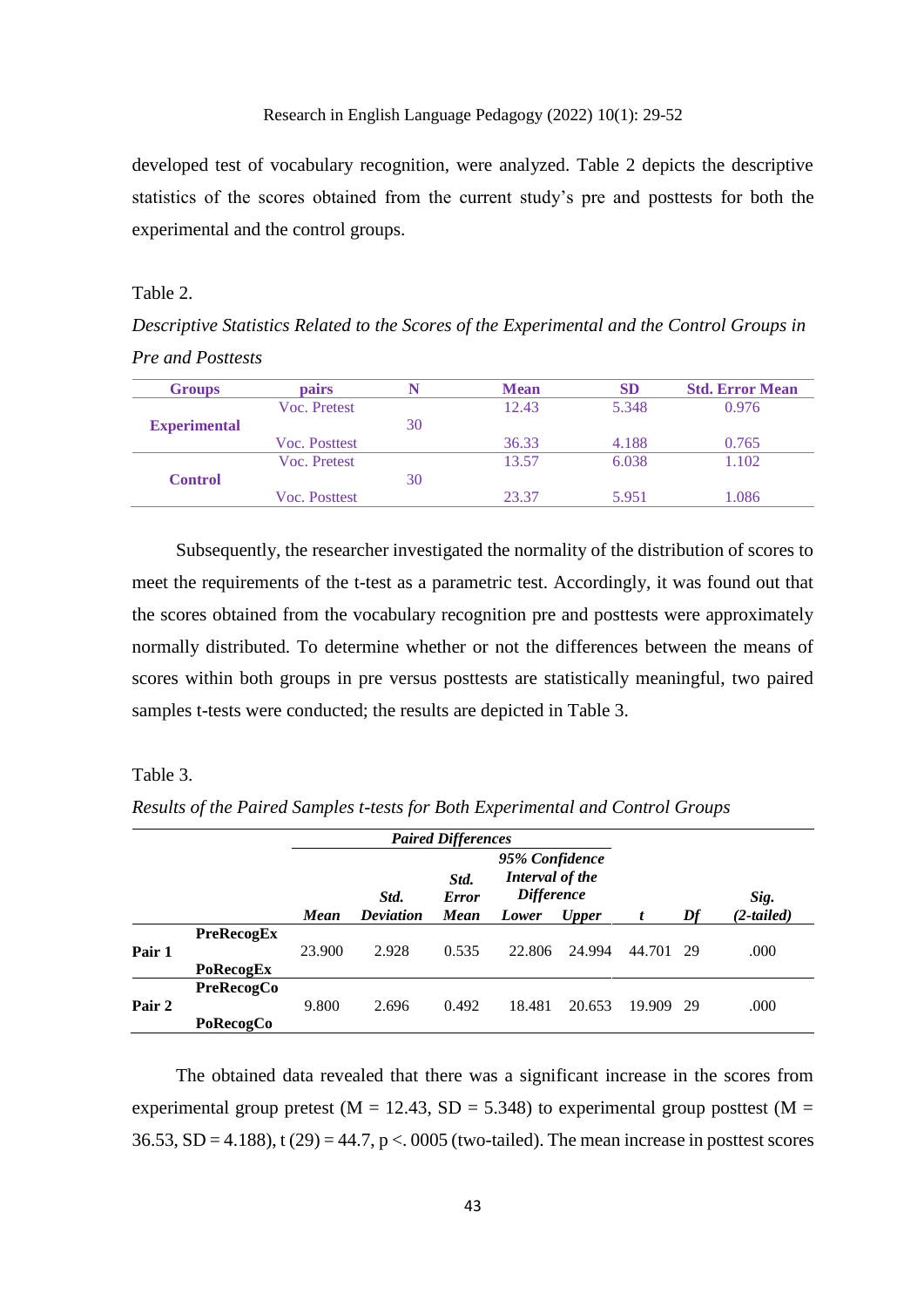was 23.9, with a 95% confidence interval ranging from 22.81 to 24.99. The eta squared statistic (0.97) indicated a very large effect size.

Considering the control group, there was also a statistically significant increase in the scores from control group pretest ( $M = 13.57$ ,  $SD = 6.038$ ) to control group posttest ( $M =$ 23.37, SD = 5.951), t (29) = 19.91, p < 0.005 (two-tailed). The mean increase in posttest scores was 9.8, with a 95% confidence interval ranging from 18.48 to 20.65. The eta squared statistic (.87) indicated a very large effect size.

Then, two independent samples t-tests were conducted to find out whether or not there is any statistically significant difference between the mean scores of the two groups. The ttests analysis results between the experimental and the control groups' pretests and posttests are presented in Table 4Since in both t-tests, the sig value is above 0.05, only the data regarding equal variances assumed are reported.

Table 4.

|                       |                         | Levene's test for | t-test for equality of means |       |    |                 |
|-----------------------|-------------------------|-------------------|------------------------------|-------|----|-----------------|
|                       |                         | F                 | equality of variances<br>sig |       | df | $Sig(2-Tailed)$ |
| <b>Voc. Pretests</b>  | Equal variances assumed | 0.520             | 0.474                        | 0.770 | 58 | 0.445           |
| <b>Voc. Posttests</b> | Equal variances assumed | 2.054             | 0.157                        | 9.760 | 58 | 0.000           |

*Results of the Independent Samples t-tests for Both Experimental and Control Groups*

Accordingly, there was no significant difference in scores of the experimental  $(M =$ 12.43, SD = 5.35) and the control groups pretests (M = 13.57, SD = 6.04; t (58) = 0.77, p = 0.45, two-tailed). The magnitude of the differences in the means (mean difference  $= 1.13$ , 95% CI: 1.81 to 4.08) was very small (eta squared = 0.01). In contrast, there was a significant difference in scores of the experimental  $(M = 36.33, SD = 4.19)$  and the control groups posttests ( $M = 23.37$ ,  $SD = 5.95$ ; t (58) = 9.76, p = 0.00, two-tailed). The magnitude of the differences in the means (mean difference  $= 12.97, 95\%$  CI: 10.31 to 15.63) was very large (eta squared  $= 0.62$ ).

# **5. Discussion**

Based on analyzing the data shown in tables 1, 2, 3, and 4, it is evident that initially, both groups were not meaningfully different from each other regarding their knowledge of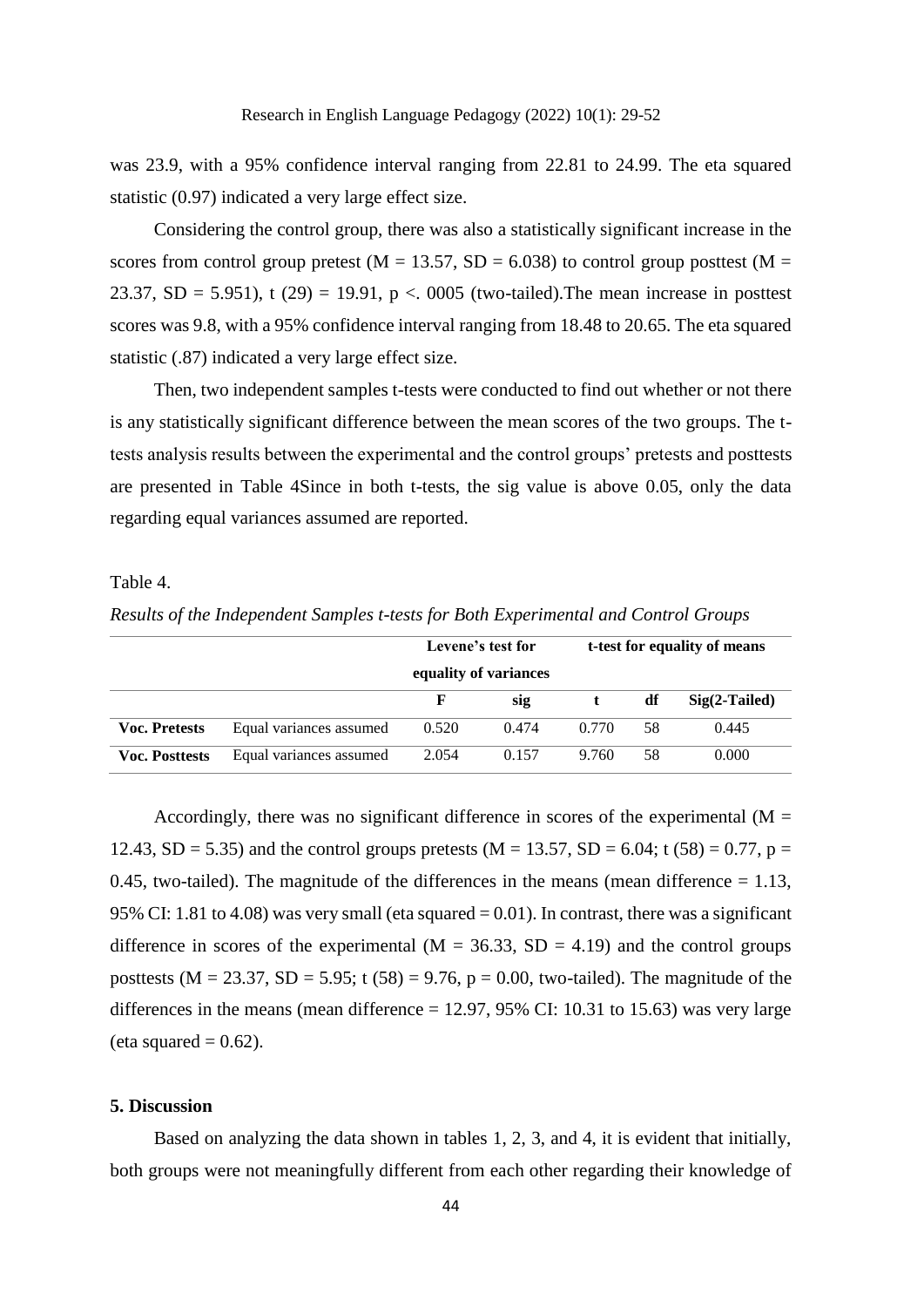the target vocabularies. There was a meaningful improvement in both experimental and control groups'performance after receiving the treatment and placebo. However, the experimental group's performance in the posttest was significantly different from that of the control group. According to the analyses of the results carried out in the current study, it can be concluded that the treatment was statistically more effective than the conventional method of teaching vocabulary (i.e., the placebo).

Burston and Athanasiou (2020) considered 2000 MALL studies from 1994 to 2018. They reported that the design inadequacies and blurred inter-communication among learners were apparent. Contrary to the previous studies, in the current study, the learners were provided with interactive facilities such as email correspondence, online chat systems, and forums. Besides, self-assessment tools such as online quizzes were available to guaranty that learners received immediate feedback. They were also provided with delayed feedback from their classmates as well as their teacher. The findings of the current study confirmed the positive impact of using mobile apps. Therefore, it is noticeable that regardless of the differences mentioned above, the outcome of the current study that using a mobile app improves learning English, namely vocabulary,is in line with the findings of the studies mentioned above.

Even though learners'particularities are the fundamental aspect of developing apps, the researcher could not find any mobile application for teaching English vocabulary developed based on the target users'needs analysis. Heil et al. (2016) mentioned that the present mobile apps'environments are not motivating enough; neither are they rooted in the learners'needs analysis, although focusing on the particularities of learners and educational situations, besides enhancing interaction and critical thinking are emphasized in the literature. In contrast with the previous projects, and to cover the pedagogical needs and necessities of a specific academic situation, the researcher used VG, which was custommade for the target EFL learners of the current study.

In a meta-analysis of 33 eligible primary studies carried out by Lin and Lin (2019), contrary to the current study, no mobile app was developed, and only the conventional messaging systems were used.The findingsof the studies mentioned aboverevealed that using mobile apps provides a positive and significant impact on vocabulary learning, a feature that is in accordance with the findings of the current study.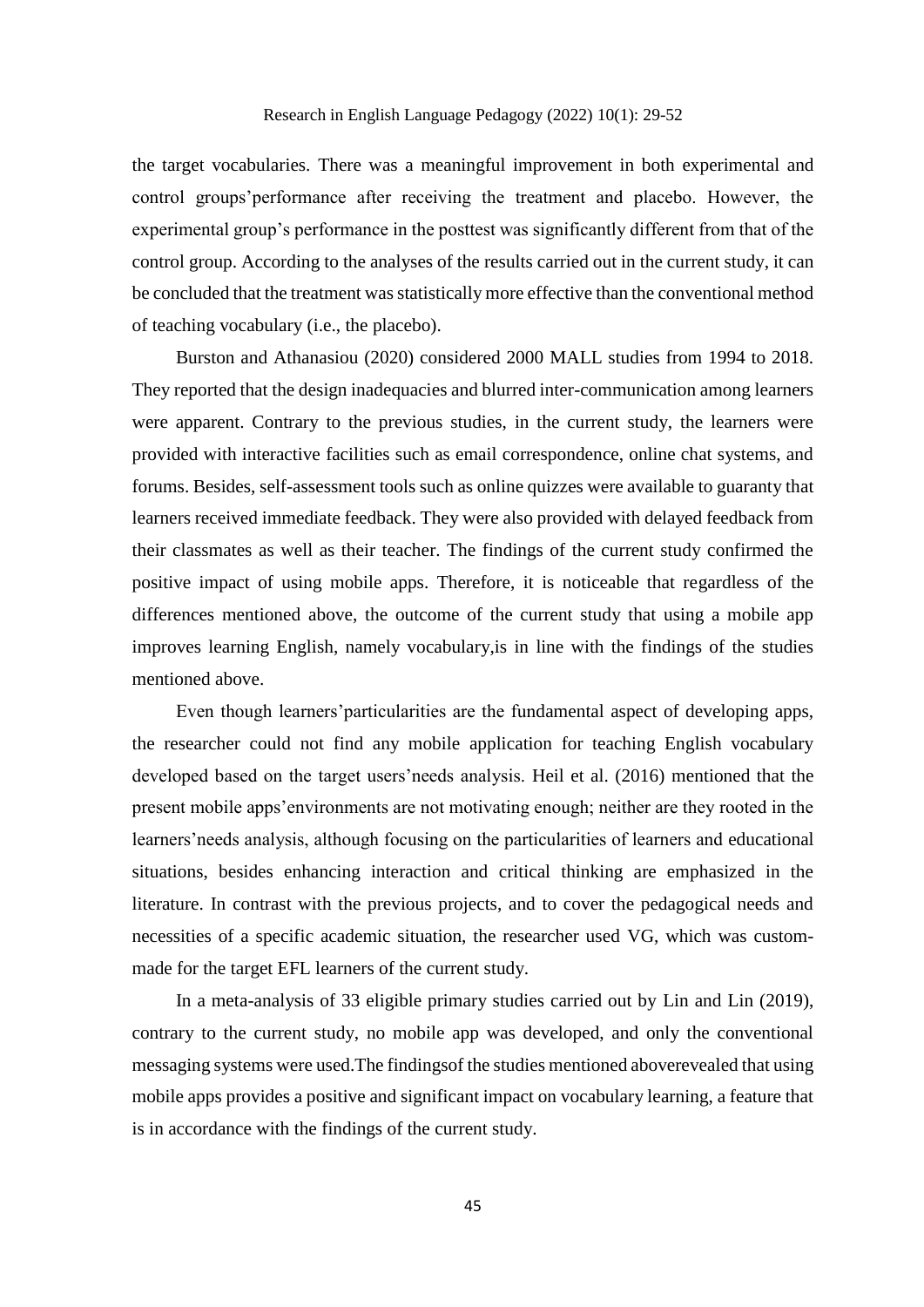The findings of this study highlight the importance of interaction among learners and their teachers, a feature that conforms with the findings of the study conducted by Nushi and Eqbali (2017), who stated that peer-to-peer collaboration improves learning. The results of the current research are also in line with the study carried out by Johari et al. (2020), which emphasized the positive impact of "teamwork and cooperation"(P. 1) on learning English vocabulary. Moreover, Liliia and Gulnara (2016) accentuated a mobile app's efficiency in an online cooperative learning situation. Therefore, the present investigation results are in line with the findings of the studies mentioned above regarding the provoking and elevating impact of using a cooperative, online mobile app on learning the English language and its components, though, in their studies, no custom-made mobile app was developed.

# **6. Conclusion**

The findings revealed that regardless of the differences between the design and implementation of this investigation and all of the studies mentioned above, it can be concluded that using a mobile app (VG) to teach the English language and its components, namely vocabulary in the current research, brings about a positive and significantly meaningful impact.In conclusion, self-assessment via interviews or discussions in forums and the consistent feedback analysis invoked new necessities and pushed the system of the current study to get to a new stable situation (i.e., a new attractors basin). This dynamicity and interaction between various elements of app developmentwerehardly considered in the previous studies that were reviewed by the researcher of the current investigation.

Considering the limitations of the current investigation, the researcher could not randomly choose the participants of the study to increase the generalizability of the research findings. Due to the few numbers of male learners in the chosen classes, only female learners were considered in the study, so the variable "gender"was controlled. Besides, only EFL learners whose native tongue wasPersian were studied since learners with different mother tongues were not available. The technology savvinesslevel (i.e., the level of awareness of the modern technology and the ability to use it appropriately) may affect learners'performance, but it was not captured due to the available equipment limitations.

The findings of the current study bring about practical insights for scholars investigating the field of language learning/teaching, especially those involved in vocabulary studies. Moreover, app developers and scholars provoking educational movements can use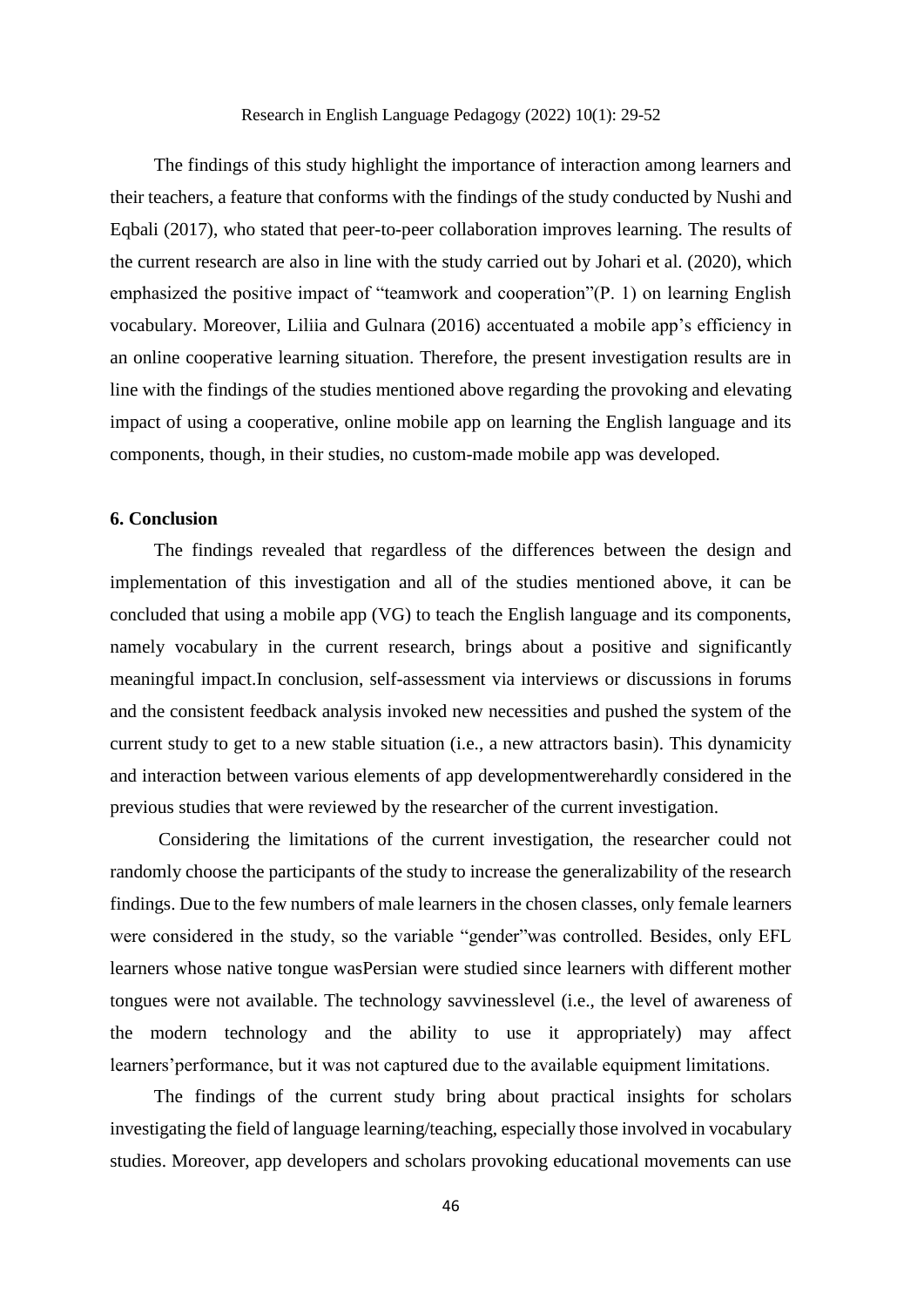the present research findings to design more in-depth investigations. Furthermore, using the developed app of the current study (VG) can help those who are interested in increasing their knowledge of vocabulary recognition for an academic purpose or their objectives.

Finally, since the current study was an attempt to investigate VG's impact on vocabulary recognition, further research is recommended to open new trajectories in the realm of using mobile applications for learning/teaching different facets of vocabulary.

#### **References**

- Al Amrani, S. N. A. (2019). Communication and affective variables influencing Omani EFL learners' willingness to communicate. *Journal of Research in Applied Linguistics, 10*(1), 51-77. https://doi.org/10.22055/rals.2019.14179
- Baddeley, A. D., Hitch, G. J., & Allen, R. J. (2019). From short-term store to multicomponent working memory: The role of the modal model. *Memory & Cognition, 47*(4), 575-588.
- Basal, A., Yilmaz, S., Tanriverdi, A., & Sari, L. (2016). Effectiveness of mobile applications in vocabulary teaching. *Contemporary Educational Technology, 7*(1), 47-59.
- Bowles, H., & Cogo, A. (2016). *International perspectives on English as a lingua franca: Pedagogical insights*. Springer.
- Burston, J., & Athanasiou, A. (2020). Twenty-five years of MALL experimental implementation studies: What do we know about it? In *Recent Tools for Computer-and Mobile-Assisted Foreign Language Learning* (pp. 35-59). IGI Global. https://doi.org/10.4018/978-1-7998-1097-1.ch002
- Chan, F. K., & Thong, J. Y. (2009). Acceptance of agile methodologies: A critical review and conceptual framework. *Decision support systems, 46*(4), 803-814.
- Chan, T.-W., Roschelle, J., Hsi, S., Kinshuk, Sharples, M., Brown, T., Patton, C., Cherniavsky, J., Pea, R., & Norris, C. (2006). One-to-one technology-enhanced learning: An opportunity for global research collaboration. *Research Practice in Technology Enhanced Learning, 1*(01), 3-29.
- Davies, M. (2017). *Corpus of Contemporary American English*. https://www.english-corpora.org/coca/
- Davies, M., & Gardner, D. (2019). *Academic vocabulary lists*. https://www.academicvocabulary.info/
- Earl, L., Hargreaves, A., & Schmidt, M. (2002). Perspective on Reform. *American Educational Research Journal, 39*(1).
- Flora, H. K., Chande, S. V., & Wang, X. (2014). Adopting an agile approach for the development of mobile applications. *International Journal of Computer Applications, 94*(17).
- Foomani, E. M., & Hedayati, M. (2016). Seamless learning design for mobile-assisted language learning: An Iranian context. *English Language Teaching, 9*(5), 206-213.
- Goumopoulos, C., & Mavrommati, I. (2020). A framework for pervasive computing applications based on smart objects and end-user development. *Journal of Systems Software, 162*, 110496.
- Greenfield, A. (2010). *Everyware: The dawning age of ubiquitous computing*. New Riders.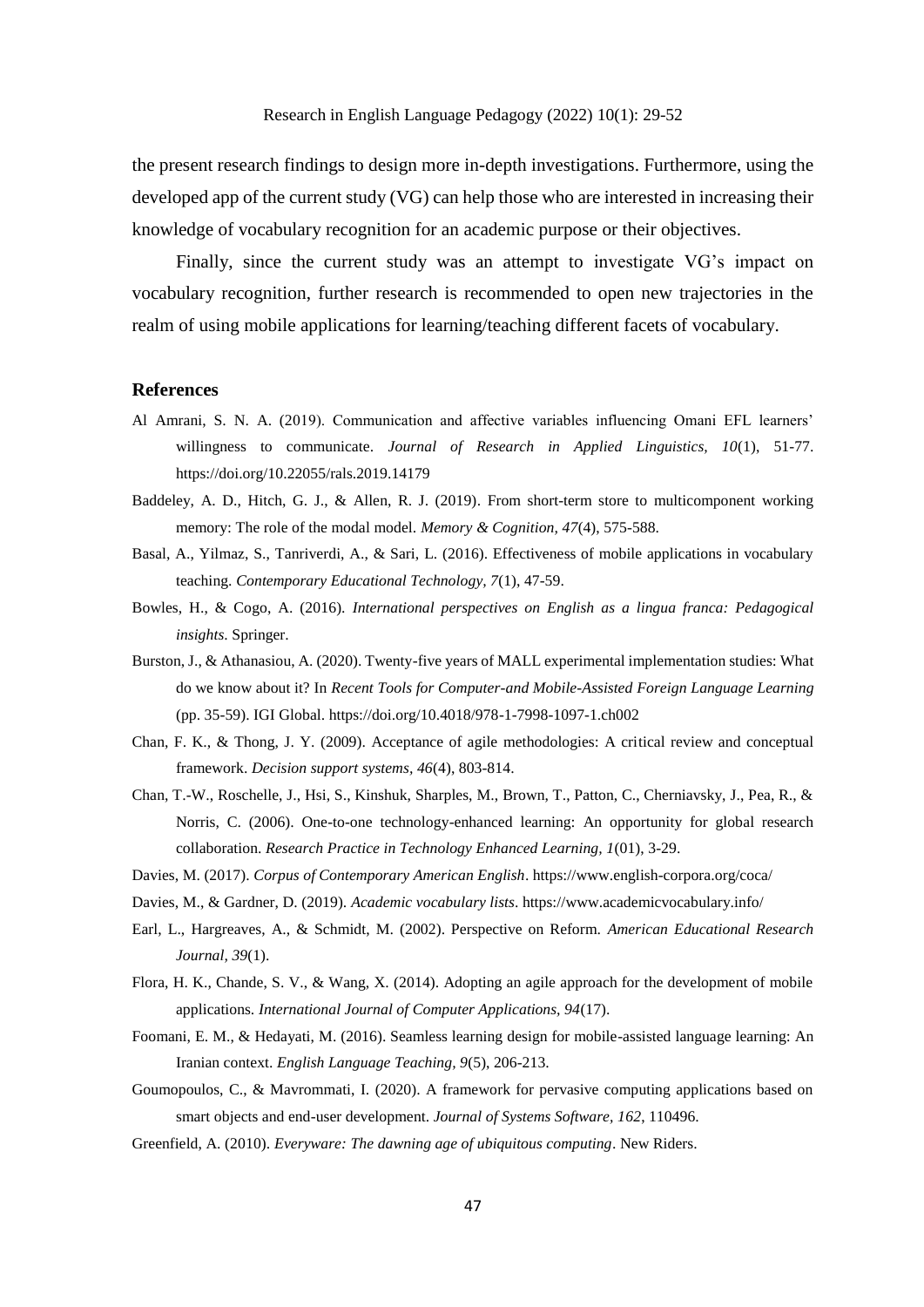- Heil, C. R., Wu, J. S., Lee, J. J., & Schmidt, T. (2016). A review of mobile language learning applications: Trends, challenges, and opportunities. *The EuroCALL Review, 24*(2), 32-50.
- Helm, F. (2015). The practices and challenges of telecollaboration in higher education in Europe. *Language Learning Technology, 19*(2), 197-217.
- Hiebert, E., Scott, J., Castaneda, R., & Spichtig, A. (2019). An analysis of the features of words that influence vocabulary difficulty. *Education Sciences, 9*(1), 8.
- Hwang, G.-J., Tsai, C.-C., & Yang, S. J. (2008). Criteria, strategies, and research issues of context-aware ubiquitous learning. *Journal of Educational Technology Society, 11*(2), 81-91.
- Jafari, S., & Chalak, A. (2016). The role of WhatsApp in teaching vocabulary to Iranian EFL learners at junior high school. *English Language Teaching, 9*(8), 85-92.
- Johari, A., Morni, A., Sahari, S. H., Kamri, T., & Shuib, A. R. A. (2020). Interactive English language learning: Dishzle language game. *International Journal of Service Management Sustainability, 3*(2), 1-20.
- Kazemainy, F., Barjesteh, H., Golaghaei, N., & Nasrollahi Mouziraji, A. (2020). Agile development of a custom-made vocabulary mobile application: A critical qualitative approach. *Journal of Teaching Language Skills*. https://doi.org/10.22099/jtls.2020.36398.2786
- Khalifa, M., & Verner, J. M. (2000). Drivers for software development method usage. *IEEE Transactions on engineering management, 47*(3), 360-369.
- Klímová, B. (2018). Mobile phones and or smartphones and their apps for teaching English as a foreign language. *Educ Inf Technol, 23*(3), 1091-1099.
- Kukulska-Hulme, A., & Shield, L. (2007). An overview of mobile-assisted language learning: Can mobile devices support collaborative practice in speaking and listening. *ReCALL, 20*(3), 1-20.
- Kumaravadivelu, B. (2006). *Understanding language teaching: From method to post-method*. Routledge.
- Liliia, K., & Gulnara, G. (2016). Mobile Technologies in Teaching English as a Foreign Language in Higher Education: A Case Study of Using Mobile Application Instagram. Proceedings 9th International Conference of Education, Research, and Innovation,
- Lin, J.-J., & Lin, H. (2019). Mobile-assisted ESL/EFL vocabulary learning: a systematic review and metaanalysis. *Computer Assisted Language Learning, 32*(8), 878-919. https://doi.org/10.1080/09588221.2018.1541359
- Malekzadeh, R., & Najmi, K. (2015). The effect of mobile-assisted language learning (MALL) on guided writing skill of Iranian upper-intermediate EFL learners. *Journal of Applied Linguistics and Language Research, 2*(4), 42-52.
- Mehdipour, Y., & Zerehkafi, H. (2013). Mobile learning for education: Benefits and challenges. *International Journal of Computational Engineering Research, 3*(6), 93-101.
- Nushi, M., & Eqbali, M. H. (2017). Duolingo: A mobile application to assist second language learning. *Teaching English with Technology, 17*(1), 89-98.
- Rahimi, M., & Miri, S. S. (2014). The impact of mobile dictionary use on language learning. *Procedia-Social Behavioral Sciences, 98*, 1469-1474.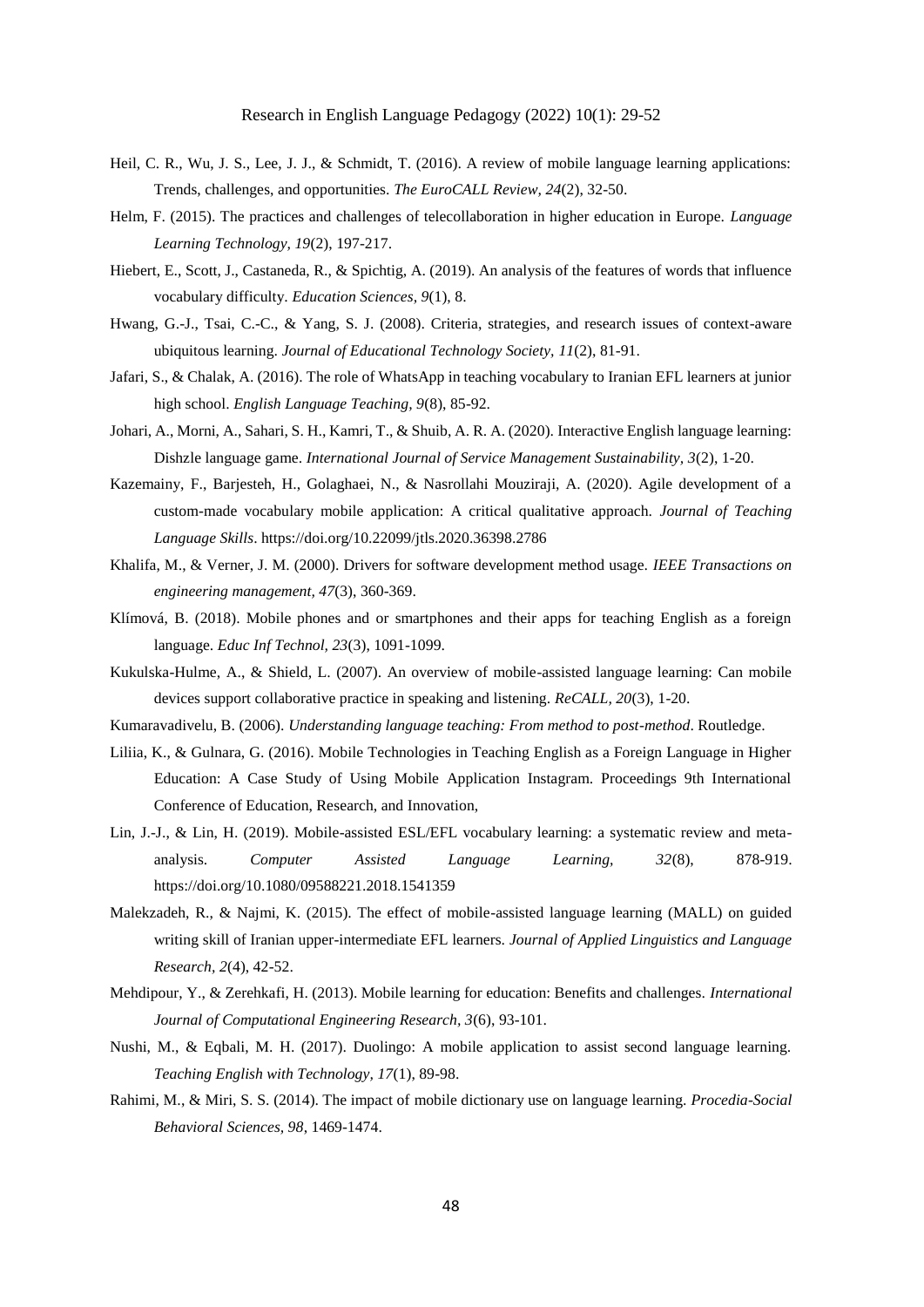- Samaie, M., Mansouri Nejad, A., & Qaracholloo, M. (2018). An inquiry into the efficiency of WhatsApp for self‐and peer‐assessment of oral language proficiency. *British Journal of Educational Technology, 49*(1), 111-126.
- Schmitt, N., & Schmitt, D. (2020). *Vocabulary in language teaching* (2nd ed.). Cambridge University Press. https://books.google.com/books?hl=en&lr=&id=jILoDwAAQBAJ&oi=fnd&pg=PR13&dq=vocabular y+useful&ots=HWWRlkn8e1&sig=\_WBVeXbLbjj84LAl2tiCmIOHebc#v=onepage&q=vocabulary% 20useful&f=false
- Sharples, M., Taylor, J., & Vavoula, G. (2007). A theory of learning for the mobile age. In *Medienbildung in neuen Kulturräumen* (pp. 87-99). Springer.
- Simpson, R., & Mendis, D. (2003). A Corpus‐based Study of Idioms in Academic Speech. *TESOL Quarterly, 37*(3), 419-441.
- Taghizadeh, M. (2019). The effect of needs analysis on designing ESP courses in Iranian context: A case study. *English Language Teaching Letters, 1*(1), 46-50.
- Tai, Y., & Ting, Y.-L. (2020). English-learning mobile app designing for engineering students' crossdisciplinary learning and collaboration. *Australasian Journal of Educational Technology*, 120-136.
- Taylor, J., Sharples, M., O'Malley, C., Vavoula, G., & Waycott, J. (2006). Towards a task model for mobile learning: A dialectical approach. *International Journal of Learning Technology, 2*(2/3), 138-158.
- Tracy, S. J. (2020). *Qualitative research methods: Collecting evidence, crafting analysis, communicating impact* (2nd ed.). John Wiley & Sons.

**Appendices**

# **Appendix A**

## **VG Sample Lesson**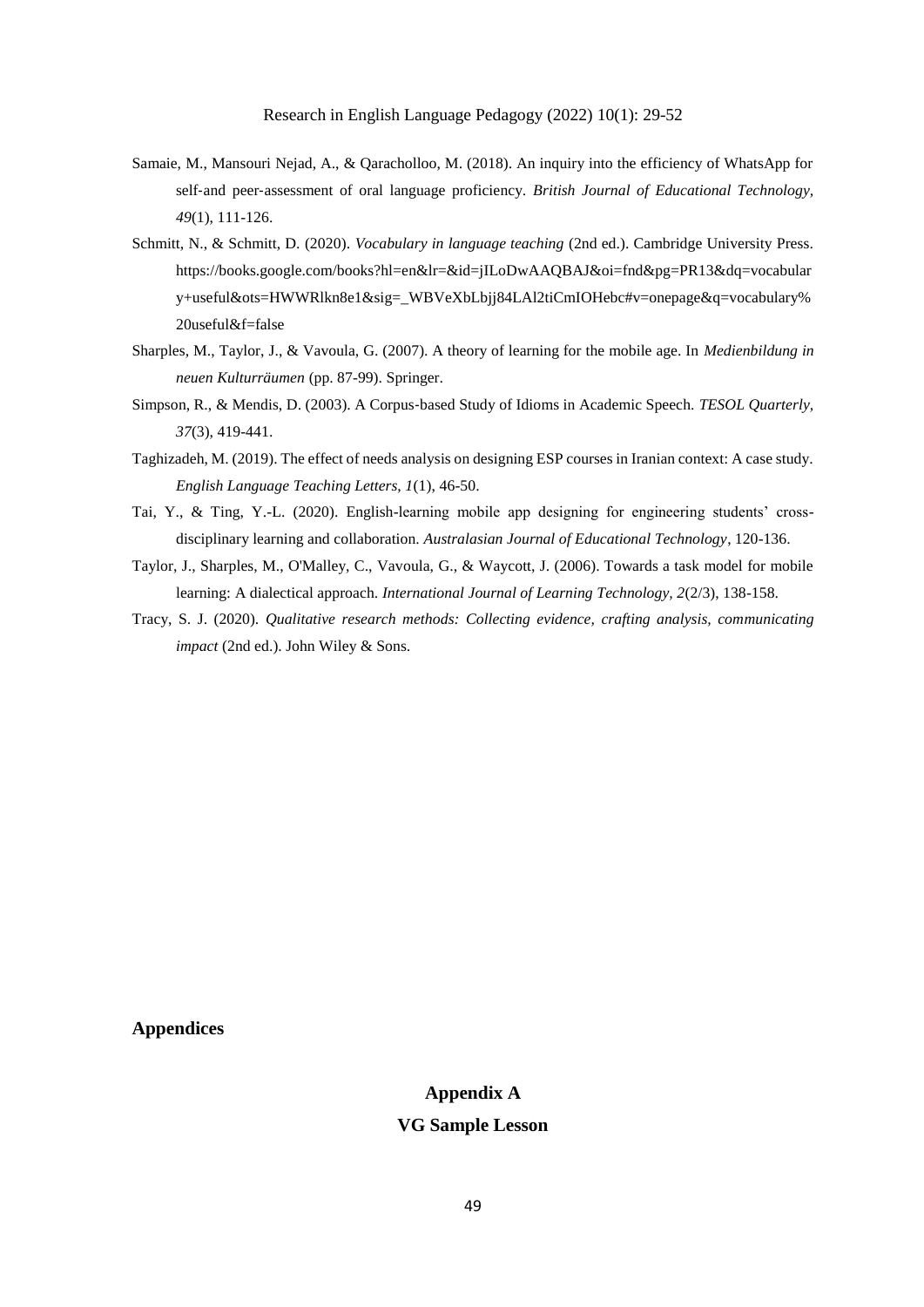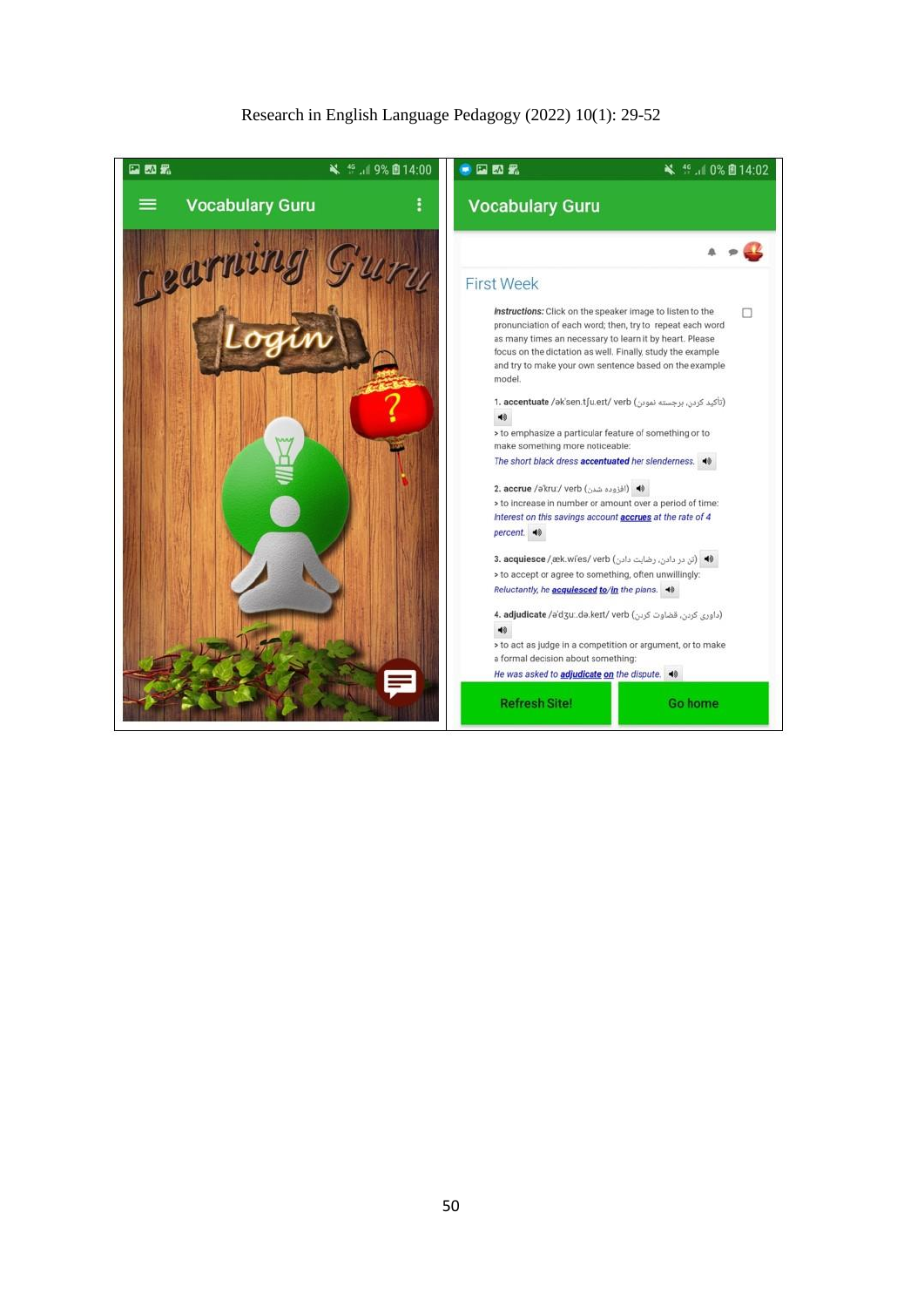| O Bampic Drug and Drop Keepgingon Quiz                                                                                                                                                                                                                                                                                                                                                                                                                              |                                                                                                                                                                                                                                                                                                                                           |  |  |  |  |
|---------------------------------------------------------------------------------------------------------------------------------------------------------------------------------------------------------------------------------------------------------------------------------------------------------------------------------------------------------------------------------------------------------------------------------------------------------------------|-------------------------------------------------------------------------------------------------------------------------------------------------------------------------------------------------------------------------------------------------------------------------------------------------------------------------------------------|--|--|--|--|
| ■ 14:04<br>● 国 题 男                                                                                                                                                                                                                                                                                                                                                                                                                                                  | $\bullet$ m $n$<br>■ 14:04                                                                                                                                                                                                                                                                                                                |  |  |  |  |
| <b>Vocabulary Guru</b>                                                                                                                                                                                                                                                                                                                                                                                                                                              | <b>Vocabulary Guru</b>                                                                                                                                                                                                                                                                                                                    |  |  |  |  |
|                                                                                                                                                                                                                                                                                                                                                                                                                                                                     |                                                                                                                                                                                                                                                                                                                                           |  |  |  |  |
| A note to the colleagues!<br>When there is a dispute that<br>cannot be solved, we need a wise<br>person to<br>between<br>us. In this way, we may<br>the negative issues<br>to the least. Sometime, even we<br>need a powerful person to<br>with to reduce the<br>burden on our shoulders that in its<br>own place<br>the<br>importance of public relations. His<br>guide may help us<br>to the solutions he proposes<br>which little by little may<br>more positive | to the solutions he proposes<br>which little by little may<br>more positive<br>points in our relations. The last<br>but not the least, money has<br>always been a useful tool, so we<br>should<br>some for<br>such kind of situations.<br>acquiesce<br>ally<br>ameliorate<br>allot<br>adjudicate<br>accentuates<br>accrue<br><b>Check</b> |  |  |  |  |
| <b>Refresh Site!</b><br>Go home                                                                                                                                                                                                                                                                                                                                                                                                                                     | <b>Refresh Site!</b><br>Go home                                                                                                                                                                                                                                                                                                           |  |  |  |  |

# **Appendix B**

# **VG Sample Drag and Drop Recognition Quiz**